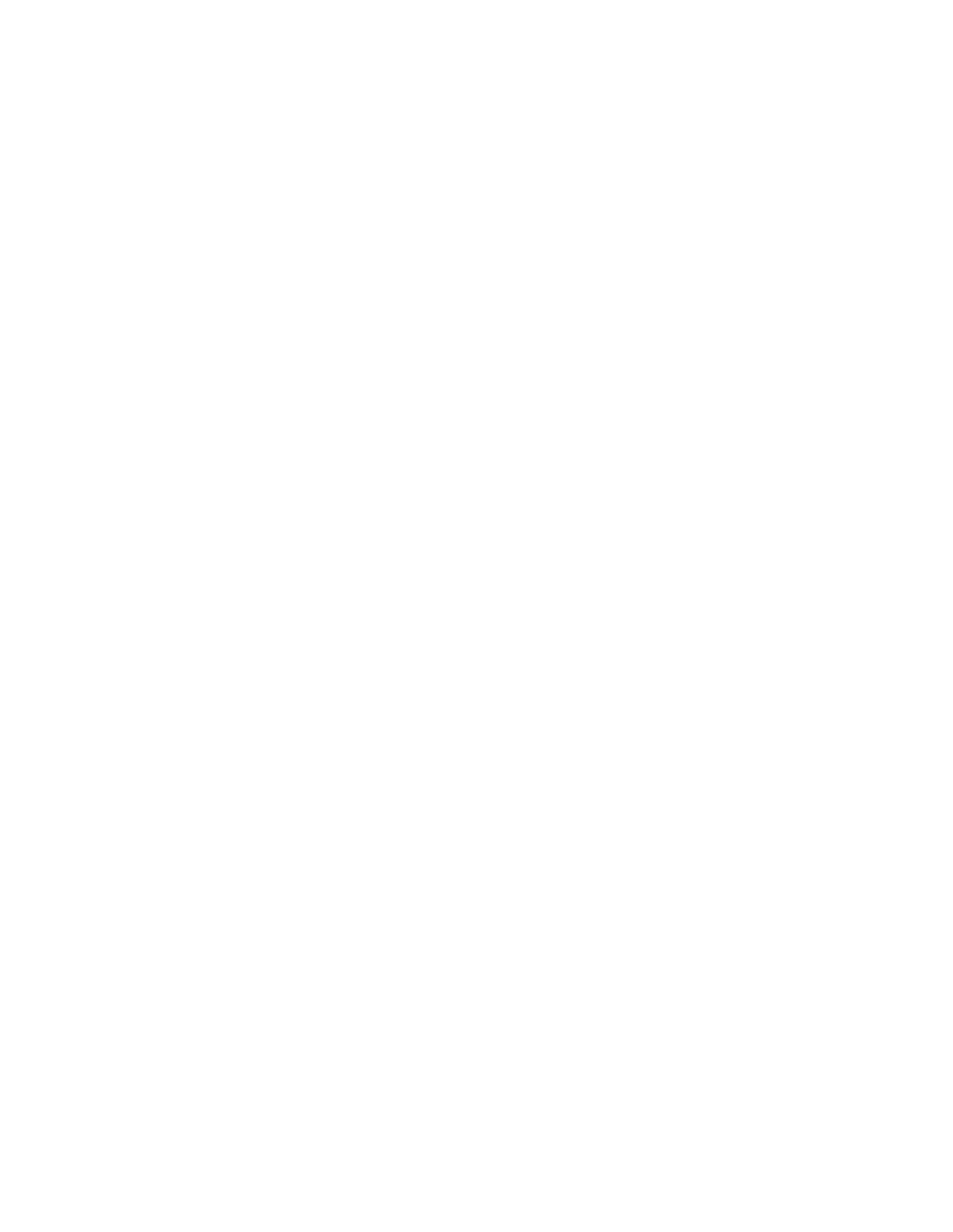### **Important Safety Messages**

SAVE THESE INSTRUCTIONS - This manual contains important instructions that should be followed during installation and maintenance of the UPS and batteries.

Read the instructions carefully. Become familiar with the device before trying to install, operate, service or maintain it. The following special messages may appear throughout this document or on the equipment to warn of potential hazards or to call attention to information that clarifies or simplifies a procedure.



The addition of this symbol to a Danger or Warning product safety label indicates that an electrical hazard exists that will result in personal injury if the instructions are not followed.



This is the safety alert symbol. It is used to alert you to potential personal injury hazards. Obey all safety messages that follow this symbol to avoid possible injury or death.

### **DANGER**

**DANGER indicates a hazardous situation which, if not avoided, will result in death or serious injury.**

### **WARNING**

**WARNING indicates a hazardous situation which, if not avoided, could result in death or serious injury.**

### **A CAUTION**

**CAUTION indicates a hazardous situation which, if not avoided, could result in minor or moderate injury.**

### *NOTICE*

**NOTICE is used to address practices not related to physical injury.**

### **Product Handling Guidelines**











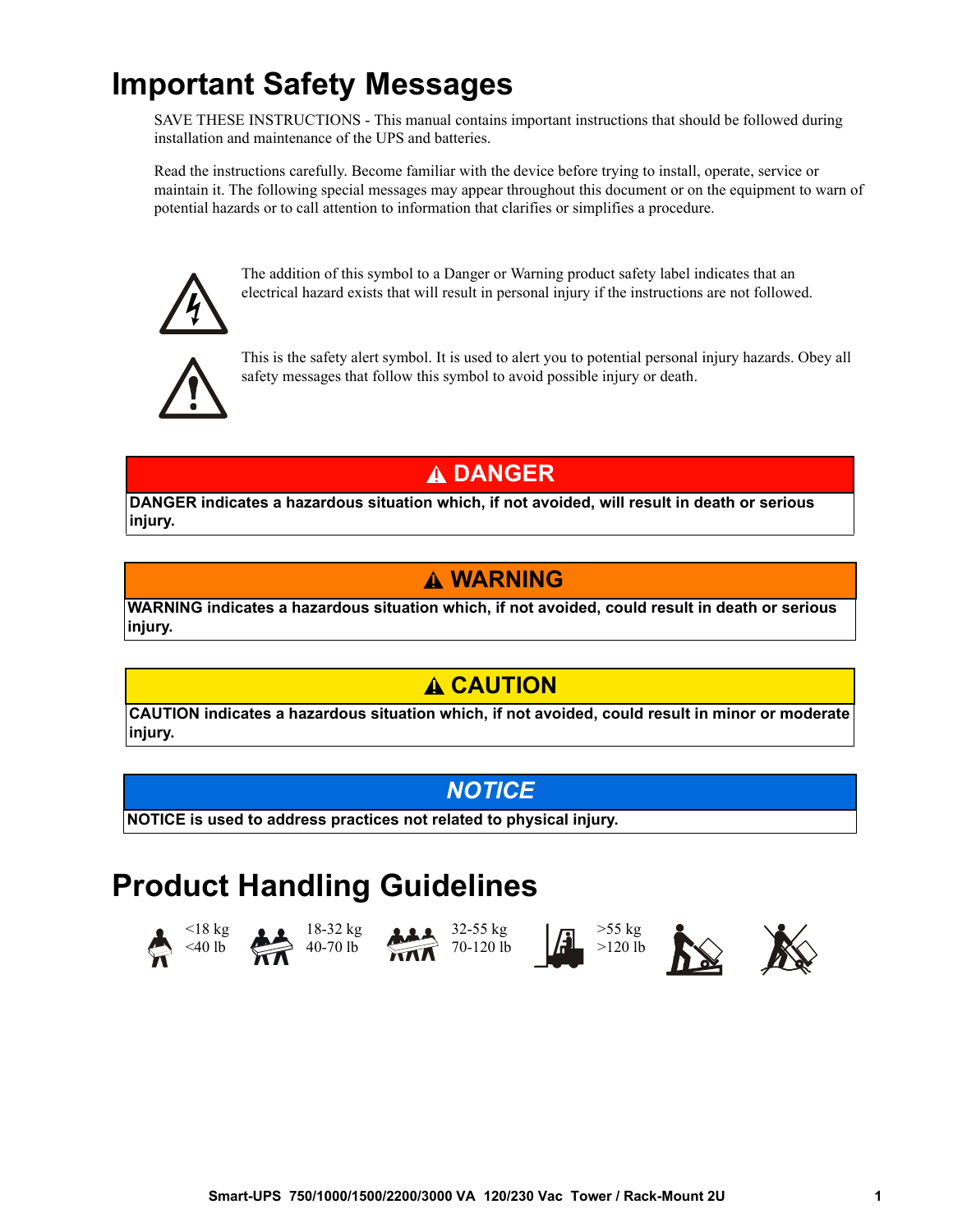## **Safety and General Information**

#### **Inspect the package contents upon receipt. Notify the carrier and dealer if there is any damage.**

- Adhere to all national and local electrical codes.
- All wiring must be performed by a qualified electrician.
- **Changes and modifications to this unit not expressly approved by APC by Schneider Electric could void the warranty.**
- This UPS is intended for indoor use only.
- Do not operate this unit in direct sunlight, in contact with fluids, or where there is excessive dust or humidity.
- Be sure the air vents on the UPS are not blocked. Allow adequate space for proper ventilation.
- For a UPS with a factory installed power cord, connect the UPS power cable directly to a wall outlet. Do not use surge protectors or extension cords.
- The equipment is heavy. Always practice safe lifting techniques adequate for the weight of the equipment.

#### **Deenergizing safety**

The UPS contains internal batteries and may present a shock hazard even when disconnected from the branch circuit (mains). Before installing or servicing the equipment check that the:

- Input circuit breaker is in the **OFF** position.
- Internal UPS batteries are removed.

#### **Electrical safety**

- Use tools with insulated handles.
- Do not handle any metallic connector before power has been disconnected.
- For models with a hardwired input, the connection to the branch circuit (mains) must be performed by a qualified electrician.
- 230 V models only: In order to maintain compliance with the EMC directive for products sold in Europe, output cords attached to the UPS must not exceed 10 meters in length.
- The protective earth conductor for the UPS carries the leakage current from the load devices (computer equipment). An insulated ground conductor is to be installed as part of the branch circuit that supplies the UPS. The conductor must have the same size and insulation material as the grounded and ungrounded branch circuit supply conductors. The conductor will typically be green, with or without a yellow stripe.
- Leakage current for a pluggable, Type A UPS may exceed 3.5 mA when a separate ground terminal is used.
- The UPS input ground conductor must be properly bonded to protective earth at the service panel.
- If the UPS input power is supplied by a separately derived system, the ground conductor must be properly bonded at the supply transformer or motor generator set.

#### **Hardwire safety**

- Check that all branch circuit (mains) and low voltage (control) circuits are deenergized, and locked out before installing cables or making connections, whether in the junction box or to the UPS.
- Wiring by a qualified electrician is required.
- Check national and local codes before wiring.
- Strain relief is required for all hardwiring (supplied with select products). Snap in type strain reliefs are recommended.
- All openings that allow access to UPS hardwire terminals must be covered. Failure to do so may result in personal injury or equipment damage.
- Select wire size and connectors according to national and local codes.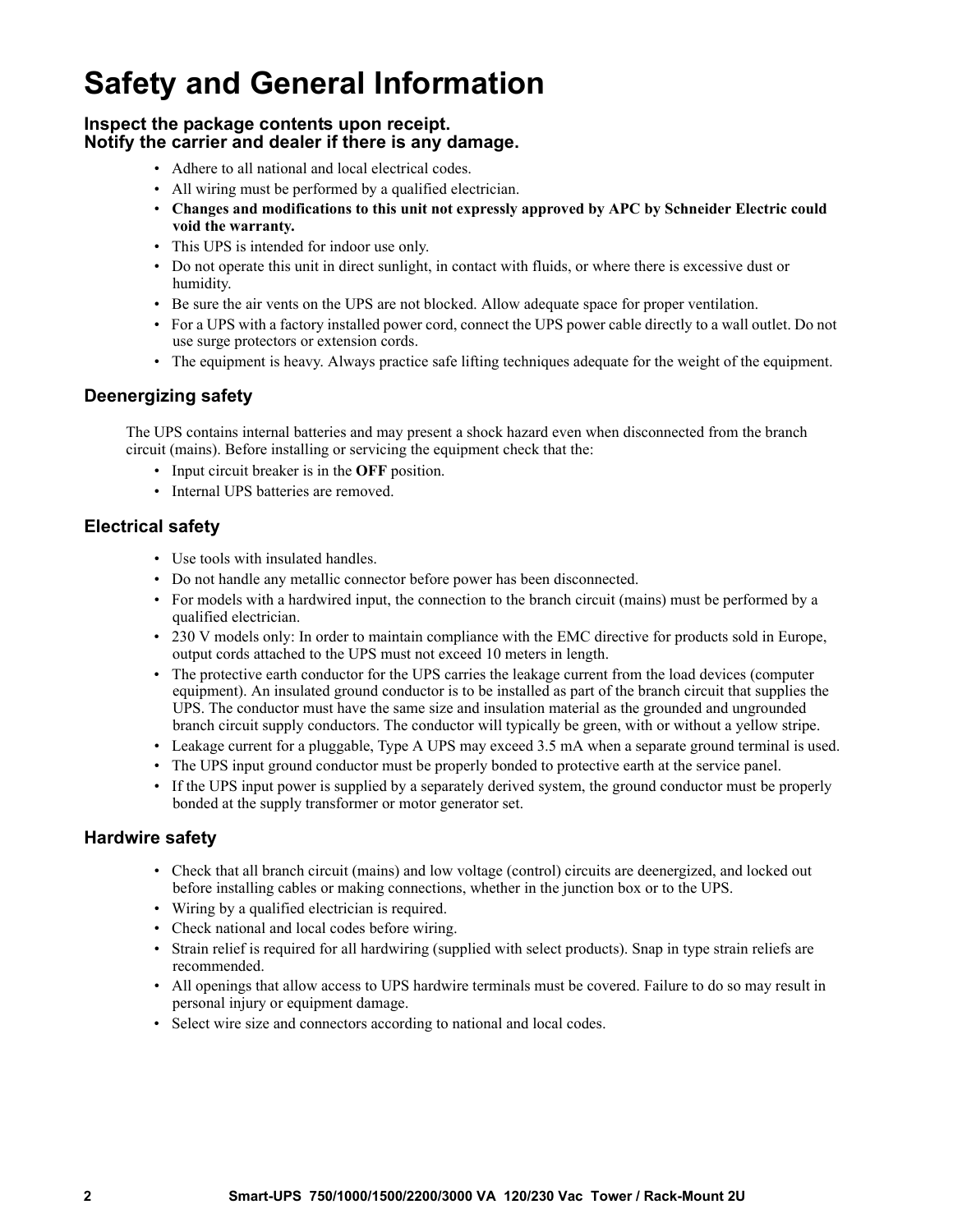#### **Battery safety**

- When replacing batteries, replace with the same number and type.
- The batteries typically last for two to five years. Environmental factors impact battery life. Elevated ambient temperatures, poor quality utility power, and frequent short duration discharges will shorten battery life. The battery should be replaced before end of life.
- Replace the batteries immediately when the unit indicates battery replacement is necessary.
- APC by Schneider Electric uses sealed lead acid batteries. Under normal use and handling, there is no contact with the internal components of the battery. Over charging, over heating or other misuse of batteries can result in a discharge of battery electrolyte. Released electrolyte is toxic and may be harmful to the skin and eyes.
- CAUTION: Before installing or replacing the batteries, remove jewelry such as wristwatches and rings. High short circuit current through conductive materials could cause severe burns.
- CAUTION: Do not dispose of batteries in a fire. The batteries may explode.
- CAUTION: Do not open or mutilate batteries. Released material is harmful to the skin and eyes and may be toxic.

#### **General information**

- The model and serial numbers are located on a small, rear panel label. For some models, an additional label is located on the chassis under the front bezel.
- Always recycle used batteries.
- Recycle the package materials or save them for reuse.

#### **FCC Class A radio frequency warning**

This equipment has been tested and found to comply with the limits for a Class A digital device, pursuant to part 15 of the FCC Rules. These limits are intended to provide reasonable protection against harmful interference when the equipment is operated in a commercial environment. This equipment generates, uses, and can radiate radio frequency energy and, if not installed and used in accordance with the instruction manual, may cause harmful interference to radio communications. Operation of this equipment in a residential area is likely to cause harmful interference in which case the user will be required to correct the interference at his own expense.

**WARNING:** This is a category C2 UPS product. In a residential environment, this product may cause radio interference, in which case the user may be required to take additional measures.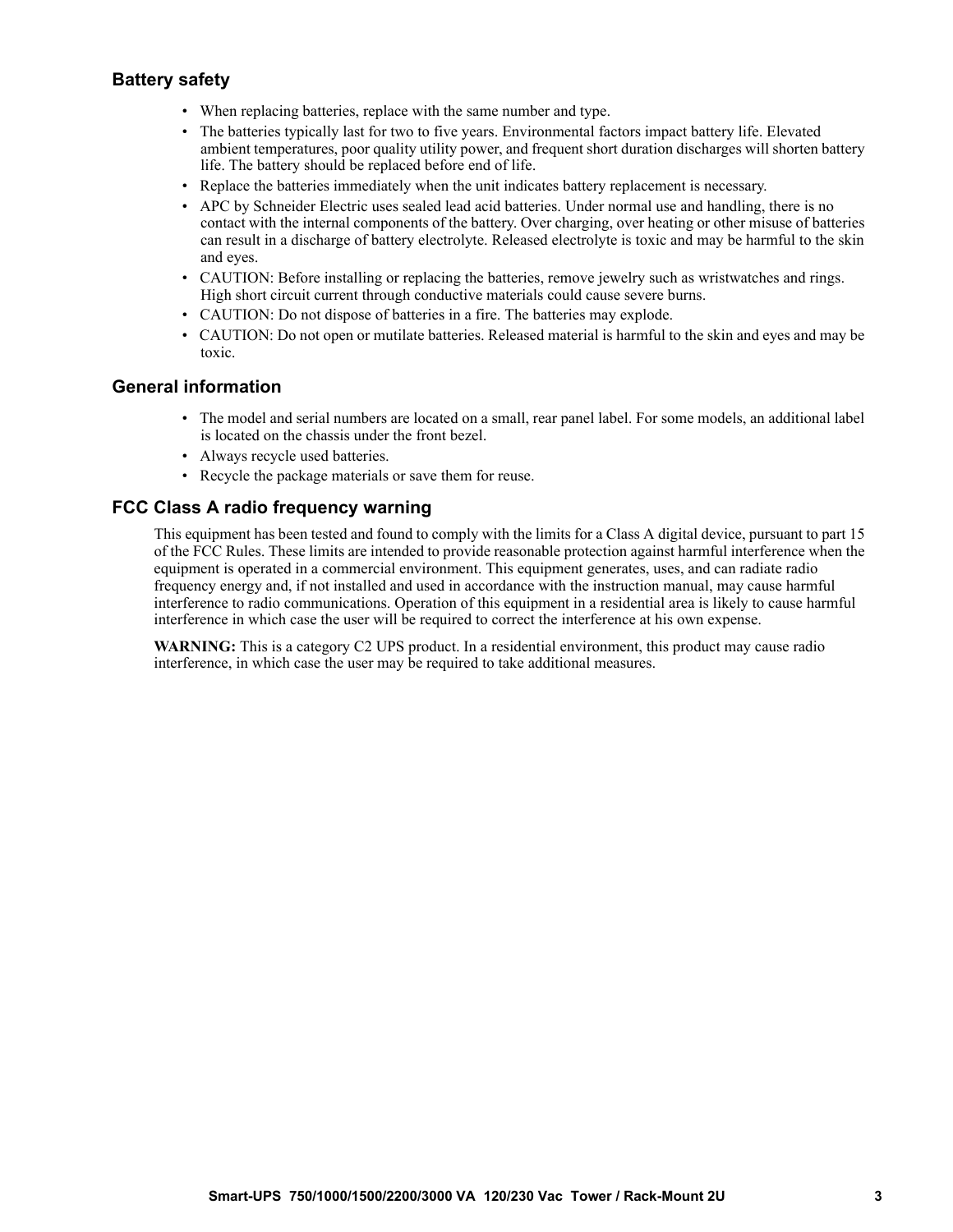#### **SMT750RM2UC and SMT750RMI2UC Rack-Mount SMT750C and SMT750IC Tower**



#### **SMT1000RM2UC, SMT1000RMI2UC, SMT1500RM2UC and SMT1500RMI2UC Rack-Mount**



#### **SMT2200RM2UC, SMT2200RMI2UC. SMT3000RM2UC and SMT3000RMI2UC Rack-Mount**



#### **SMT1000C, SMT1000IC, SMT1500C and SMT1500IC Tower**



#### **SMT2200C, SMT2200IC, SMT3000C and SMT3000IC Tower**





### **Specifications**

For additional specifications, refer to the APC Web site at www.apc.com.

#### **Environmental specifications**

| <b>Temperature</b>       | Operating                                   | $0^{\circ}$ to 40° C (32° to 104° F)                                            |
|--------------------------|---------------------------------------------|---------------------------------------------------------------------------------|
|                          | <b>Storage</b>                              | $-15^{\circ}$ to 45° C (5° to 113° F)<br>charge UPS battery every six<br>months |
| <b>Maximum Elevation</b> | Operating                                   | $3,000 \text{ m}$ (10,000 ft)                                                   |
|                          | <b>Storage</b>                              | $15,000 \text{ m}$ (50,000 ft)                                                  |
| <b>Humidity</b>          | 0% to 95% relative humidity, non-condensing |                                                                                 |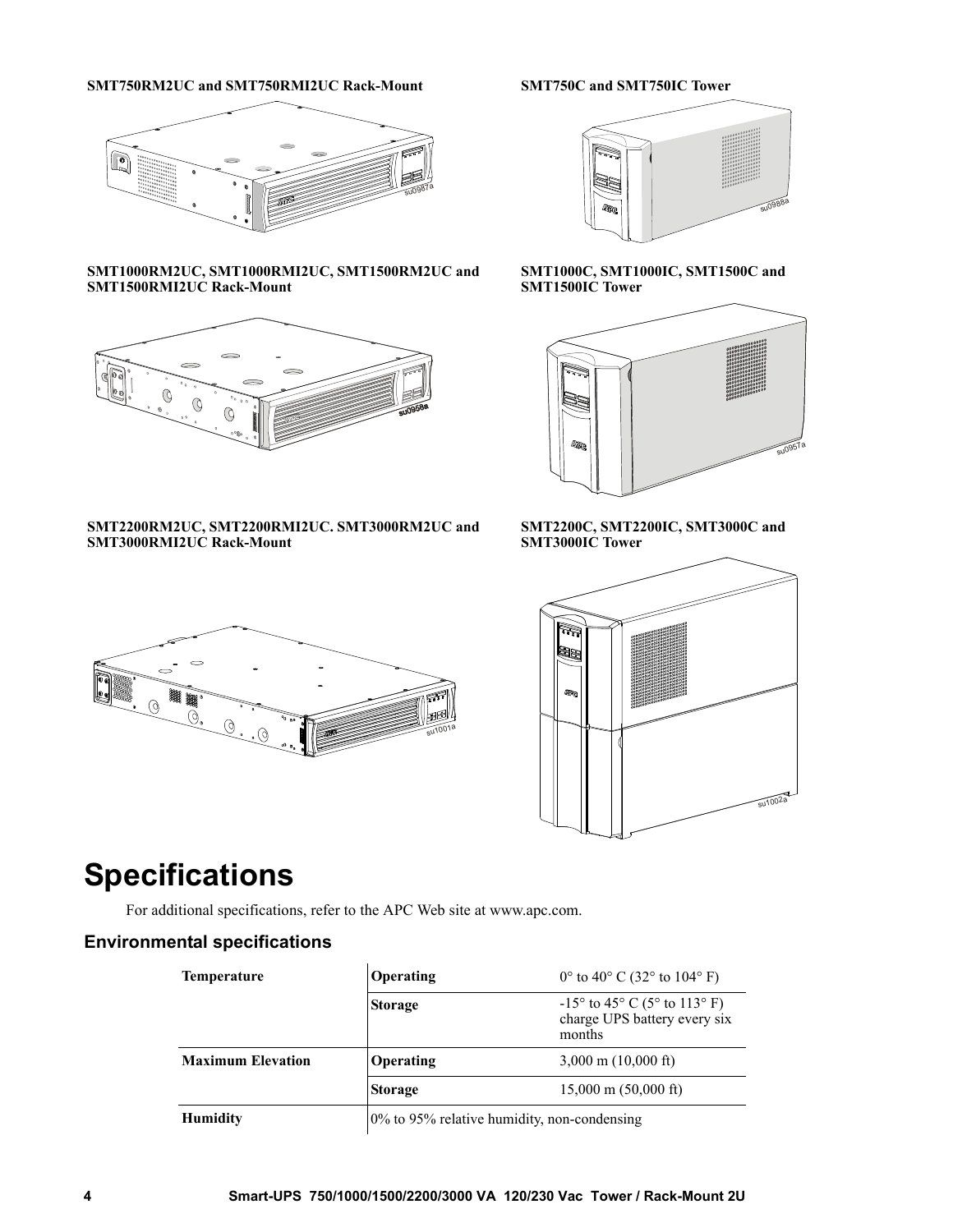### **Product Overview**

**=SMT750RM2UC and SMT750RMI2UC Rack-Mount SMT750C and SMT750IC Tower**



**SMT1000RM2UC, SMT1000RMI2UC, SMT1500RM2UC and SMT1500RMI2UC Rack-Mount**





**SMT2200RM2UC, SMT2200RMI2UC, SMT3000RM2UC and SMT3000RMI2UC Rack-Mount**





**SMT1000C and SMT1000IC Tower**



**SMT1500C and SMT1500IC Tower SMT2200C, SMT2200IC, SMT3000C and SMT3000IC Tower**

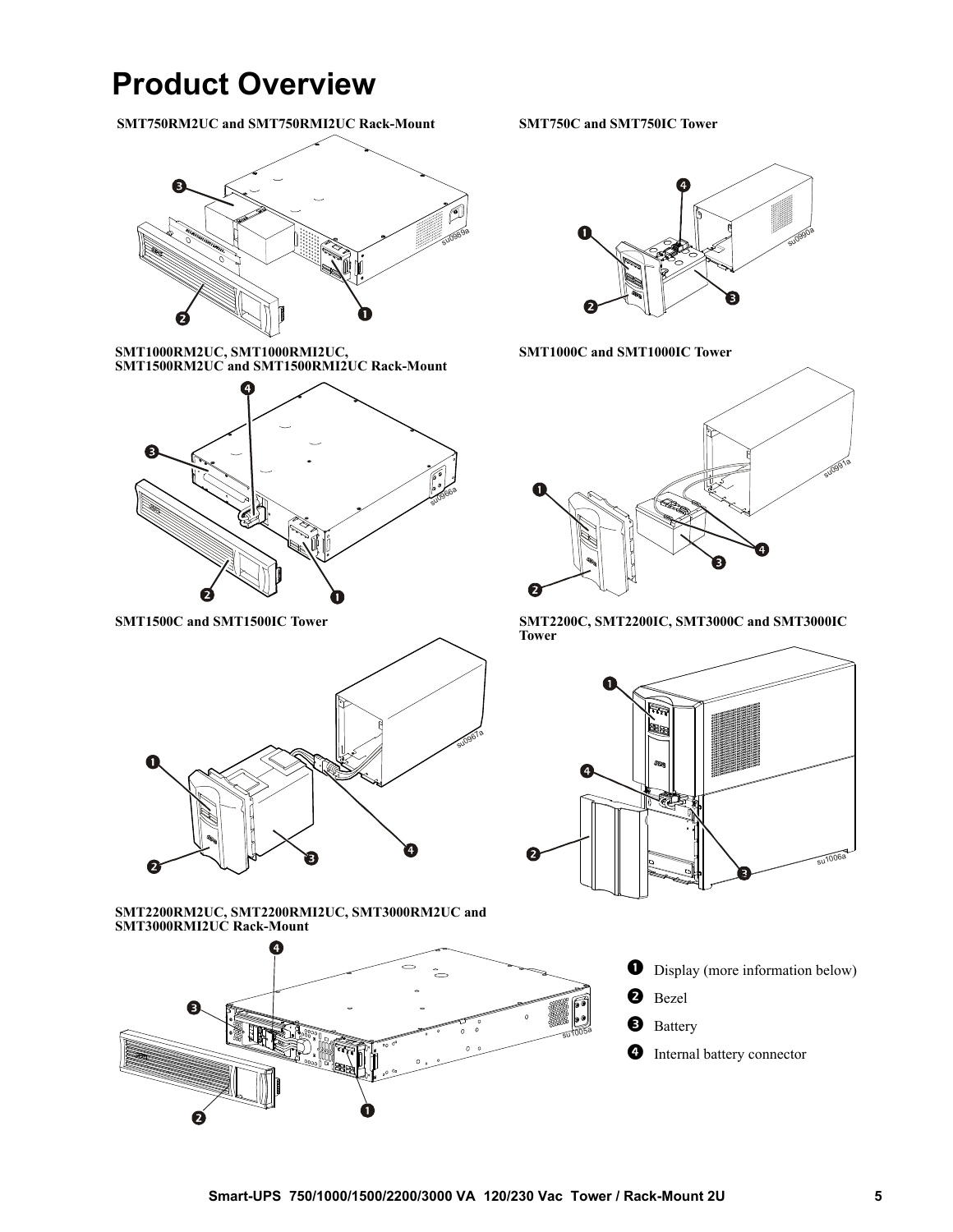#### **Front panel display features**



#### **Rear panel features**





#### **SMT750RMI2UC Rack-Mount**

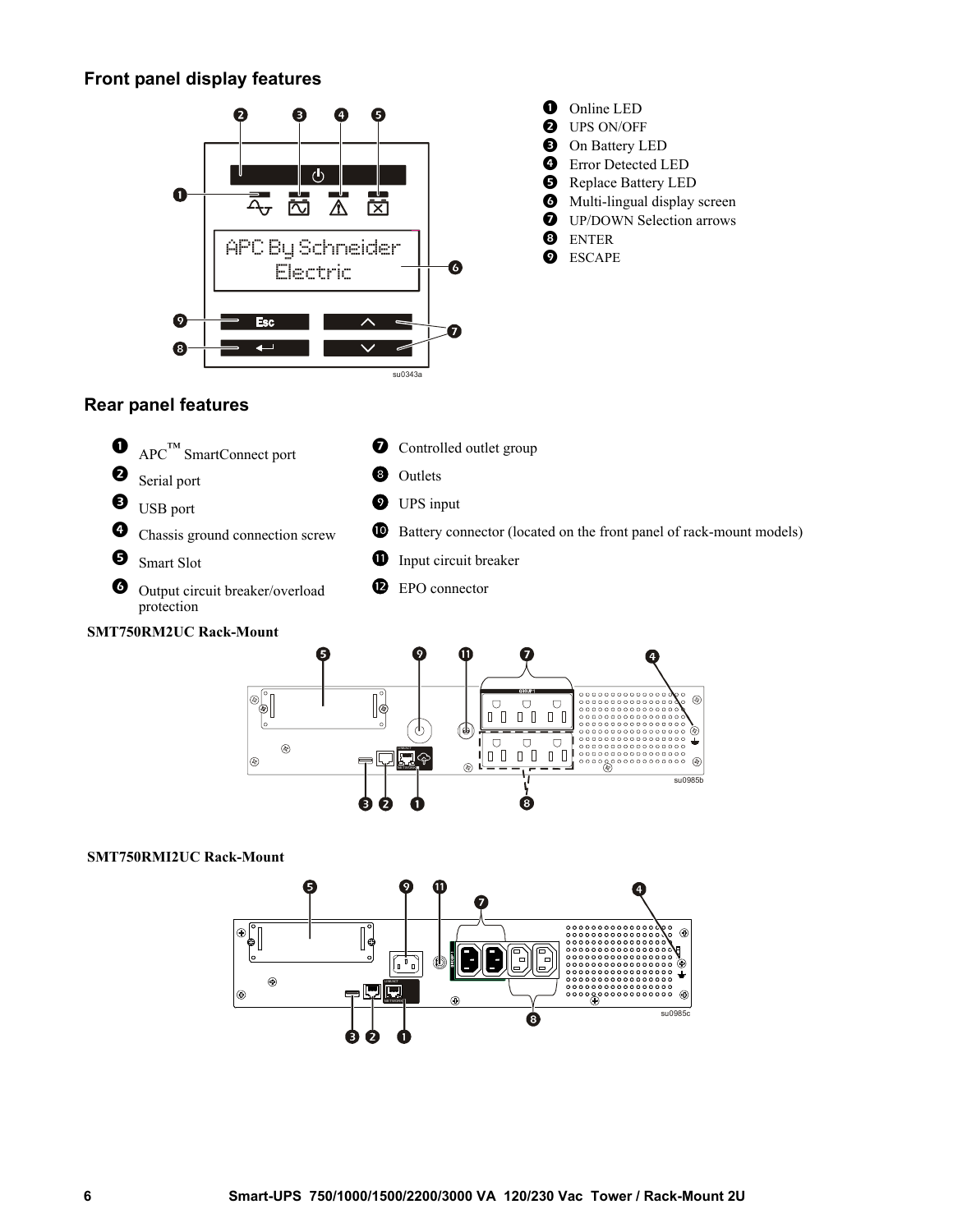#### **SMT1000RM2UC and SMT1500RM2UC Rack-Mount**



**SMT1000RMI2UC and SMT1500RMI2UC Rack-Mount**



#### **SMT2200RM2UC and SMT3000RM2UC Rack-Mount**



#### **SMT2200RMI2UC and SMT3000RMI2UC Rack-Mount**

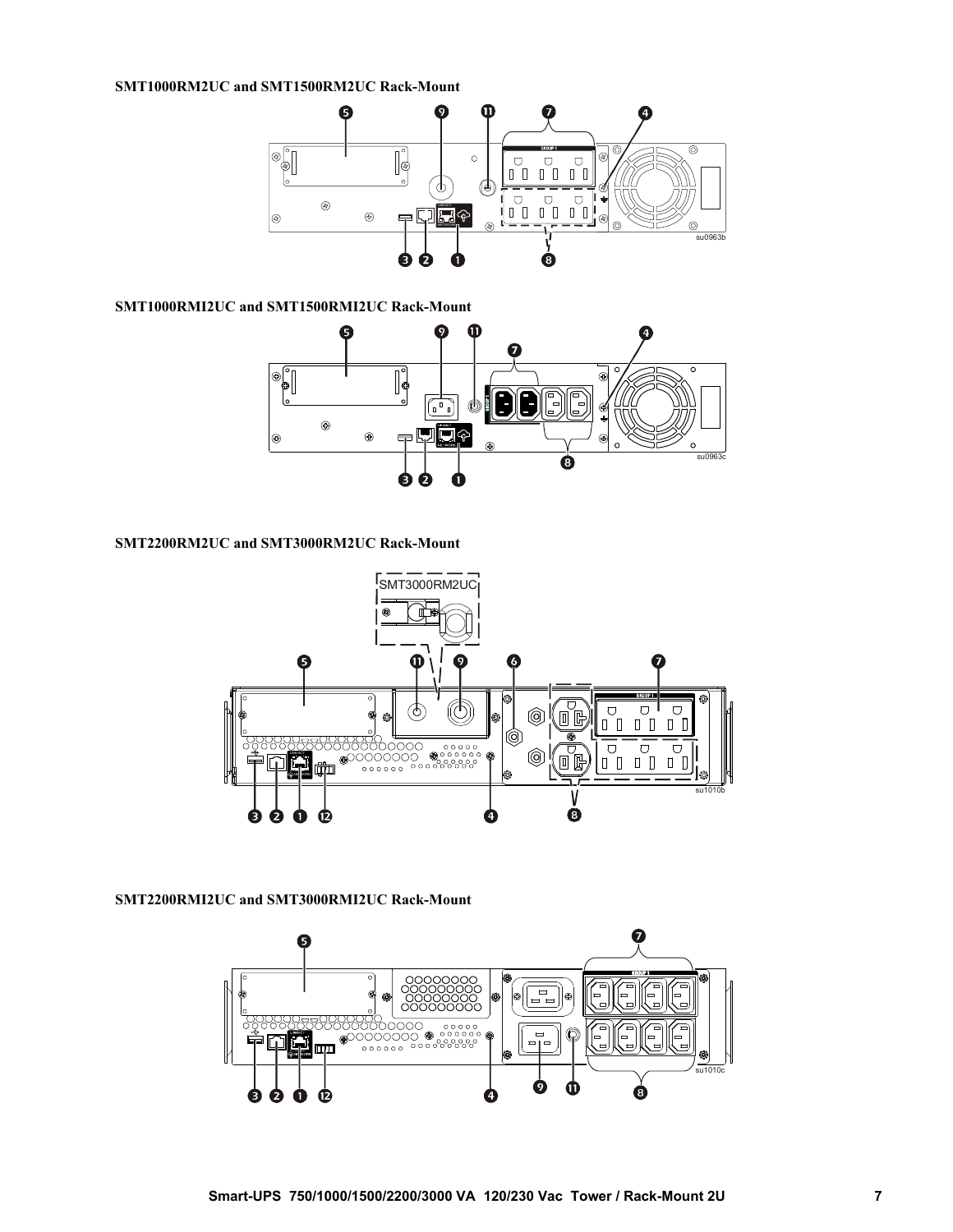**SMT750C Tower SMT750IC Tower** 







SMT1000C and SMT1500C Tower SMT1000IC and SMT1500IC Tower

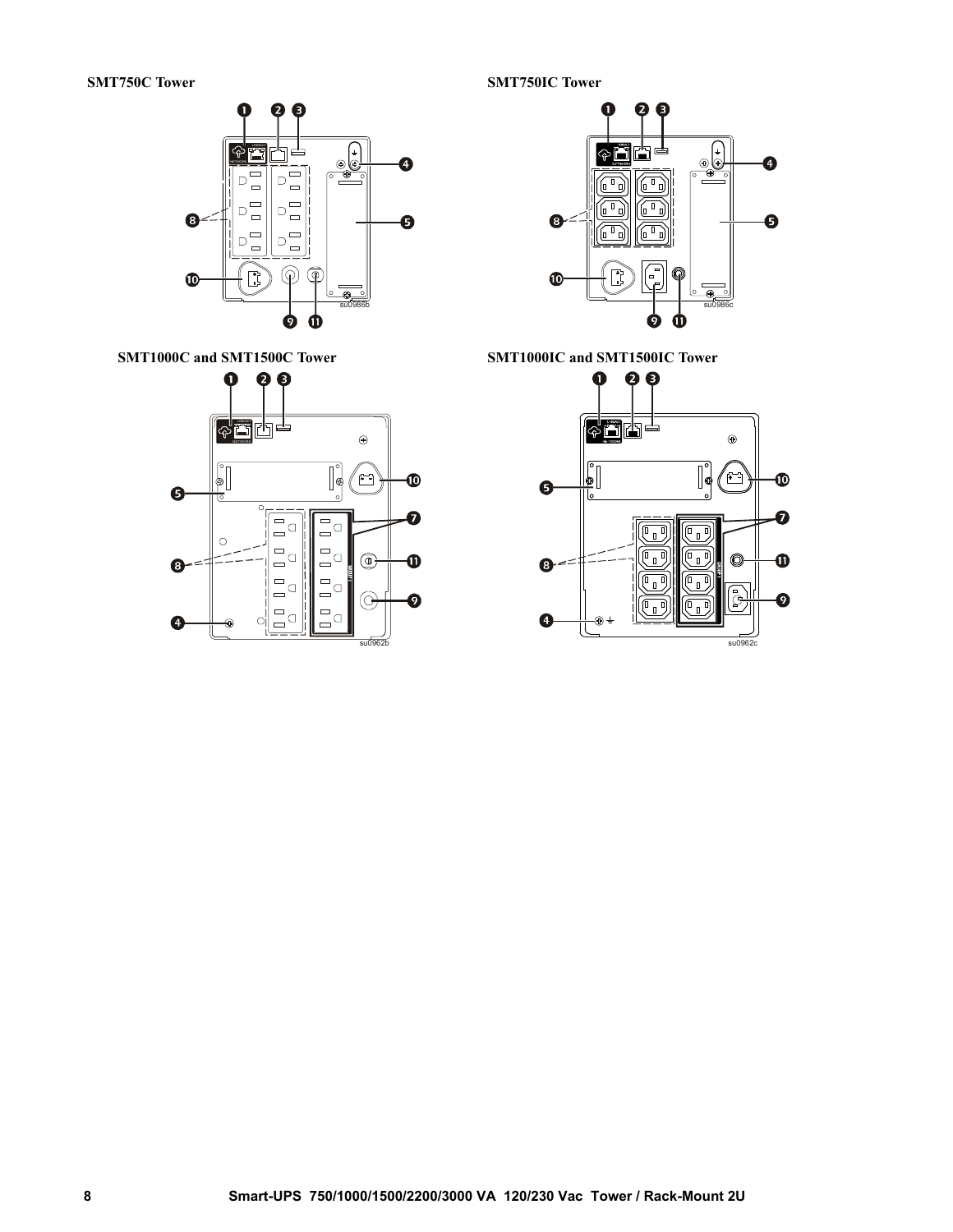

**SMT2200C and SMT3000C Tower SMT2200IC and SMT3000IC Tower**



#### **Dimensions and weights**

**SMT750C, SMT750IC, SMT1000C, SMT1000IC, SMT1500C and SMT1500IC Tower Models**



**SMT750RM2UC, SMT750RMI2UC, SMT1000RM2UC, SMT1000RMI2UC, SMT1500RM2UC and SMT1500RMI2UC Rack-Mount Models**

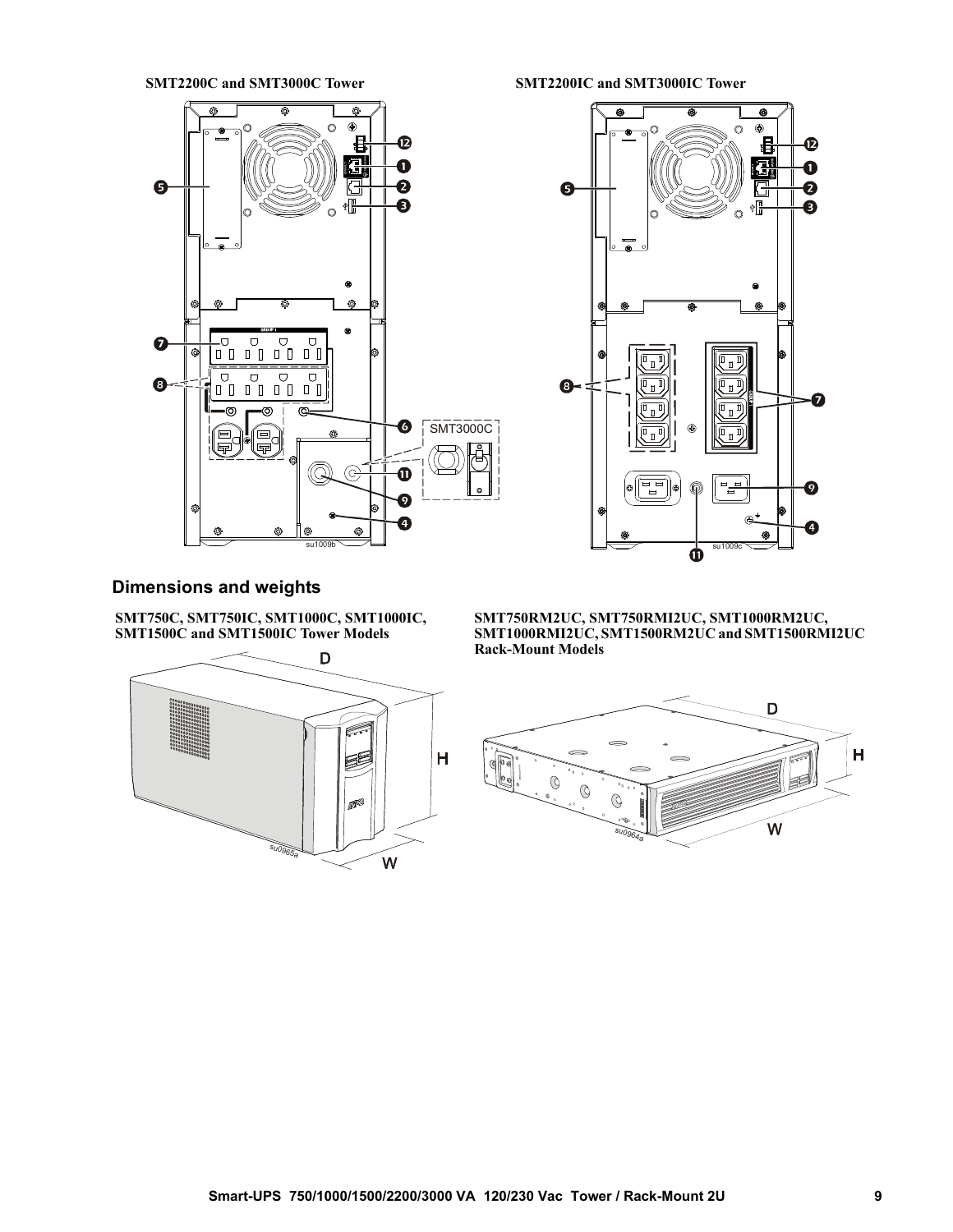**SMT2200C, SMT2200IC, SMT3000C and SMT3000IC Tower Models**

**SMT2200RM2UC, SMT2200RMI2UC, SMT3000RM2UC and SMT3000RMI2UC Rack-Mount Models**





| Model           | Dimensions (in/mm) $H \times W \times D$                       | Weight $(lb / kg)$ |
|-----------------|----------------------------------------------------------------|--------------------|
| <b>SMT750C</b>  | $6.3 \times 5.4 \times 14.5$ in (161 x 138 x 369 mm)           | 27.6/12.5          |
| <b>SMT1000C</b> | 8.6 x 6.7 x 17.3 in (219 x 171 x 439 mm)                       | 44.3 / 20.1        |
| <b>SMT1500C</b> |                                                                | 54.2/24.6          |
| <b>SMT2200C</b> | 17 x 7.7 x 21.4 in (435 x 197 x 544 mm)                        | 112.2 / 50.9       |
| <b>SMT3000C</b> |                                                                | 116.2 / 52.7       |
| SMT750RM2UC     | $3.4 \times 17 \times 16$ in $(86 \times 432 \times 409$ mm)   | 39/17.7            |
| SMT1000RM2UC    | $3.4 \times 17 \times 18.8$ in $(86 \times 432 \times 477$ mm) | 55.8/25.3          |
| SMT1500RM2UC    |                                                                | 58.4 / 26.5        |
| SMT2200RM2UC    | $3.4 \times 17 \times 26.9$ in(86 x 432 x 683 mm)              | 93.2 / 42.3        |
| SMT3000RM2UC    |                                                                | 97.7 / 44.3        |

| Model            | Dimensions (in/mm) $H \times W \times D$                         | Weight $(lb / kg)$ |
|------------------|------------------------------------------------------------------|--------------------|
| SMT750IC         | $6.3 \times 5.4 \times 14.5$ in $(161 \times 138 \times 369$ mm) | 26/11.8            |
| <b>SMT1000IC</b> | 8.6 x 6.7 x 17.3 in (219 x 171 x 439 mm)                         | 42.8/19.4          |
| <b>SMT1500IC</b> |                                                                  | 53.1/24.1          |
| <b>SMT2200IC</b> | $17 \times 7.7 \times 21.4$ in (435 x 197 x 544 mm)              | 110.6 / 50.2       |
| <b>SMT3000IC</b> |                                                                  | 115.7 / 52.5       |
| SMT750RMI2UC     | $3.4 \times 17 \times 16$ in $(86 \times 432 \times 409$ mm)     | 35.6/16.6          |
| SMT1000RMI2UC    | $3.4 \times 17 \times 18.8$ in $(86 \times 432 \times 477$ mm)   | 49.6 / 22.5        |
| SMT1500RMI2UC    |                                                                  | 57.5/26.1          |
| SMT2200RMI2UC    | $3.4 \times 17 \times 26.9$ in(86 x 432 x 683 mm)                | 93.2 / 42.3        |
| SMT3000RMI2UC    |                                                                  | 97.7 / 44.3        |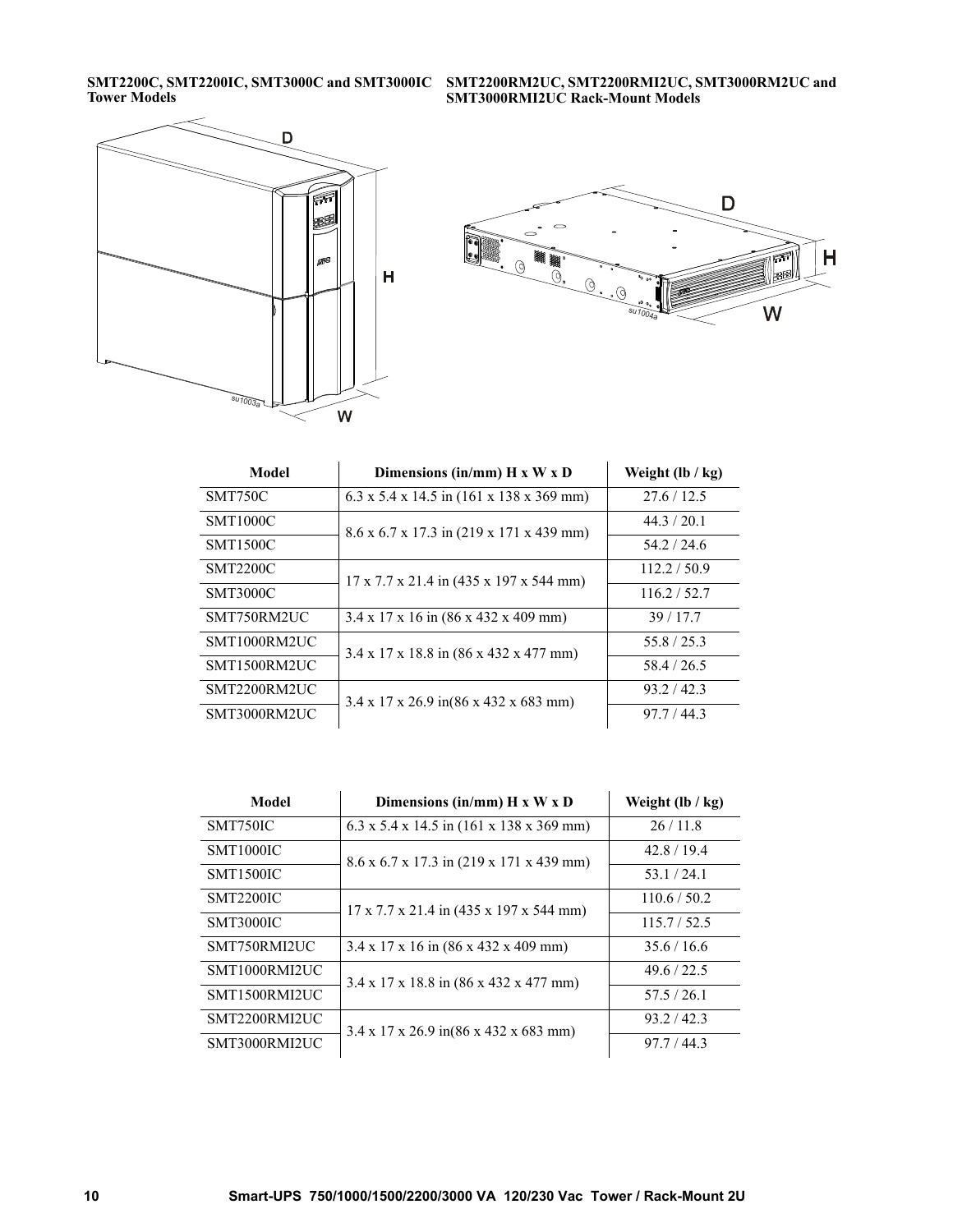### **Installation**

For UPS installation information, refer to the Installation Guide included with the UPS.

The Installation Guide is also available on the Documentation CD included with the UPS and on the APC by Schneider Electric Web site, www.apc.com.

#### **Placement**

The UPS is intended for IT environments. Avoid placement where there is excessive dust, temperature and humidity. Note that temperature in excess of  $25^{\circ}$ C may have an adverse effect on battery and UPS life. All vents on the side or rear of the UPS should be free of obstructions.

The UPS is heavy. For rack-mount units it is suggested that the batteries be removed for easier installation. The UPS should be placed near the bottom of the rack.

#### **Connect to equipment and utilities**

**Note:** The UPS will charge to 90% capacity in the first three hours of normal operation. **Do not expect full battery runtime capability during this initial charge period.**

### **CAUTION**

#### **RISK OF DAMAGE TO EQUIPMENT OR PERSONNEL**

- Adhere to all local and national electrical codes.
- Wiring should be performed by qualified electrician.
- Always connect the UPS to a grounded outlet.

#### **Failure to follow these instructions can result in injury.**

- 1. Connect equipment to the outlets in the rear of the UPS. [Some models are](#page-19-0) equipped with controlled outlet groups. Refer to the "Configuration" section of this manual for further instructions on the use of controlled outlet groups.
- 2. Connect the APC™ SmartConnect port  $\circledcirc$  to your nearest network switch using the cable provided.
- 3. Connect the UPS input to AC power. **Note:** Once power is connected the display will be active.
- 4. Press the main power button (b) on the UPS display to turn on the UPS output.

on the display.

**Note:** The On-line LED  $\overline{A}$  will light green when the output is on.



- 5. When the UPS is powered on for the first time the LCD screen displays the Setup Wizard and asks a number of basic set-up questions. They can be answered simply by using the arrow  $\Delta$   $\Delta$   $\Delta$  and enter keys
- 6. Log onto www.smartconnect.apc.com or scan the QR code to launch the registration process. The website includes instructions to setup your online account, activate your warranty and begin managing your UPS remotely.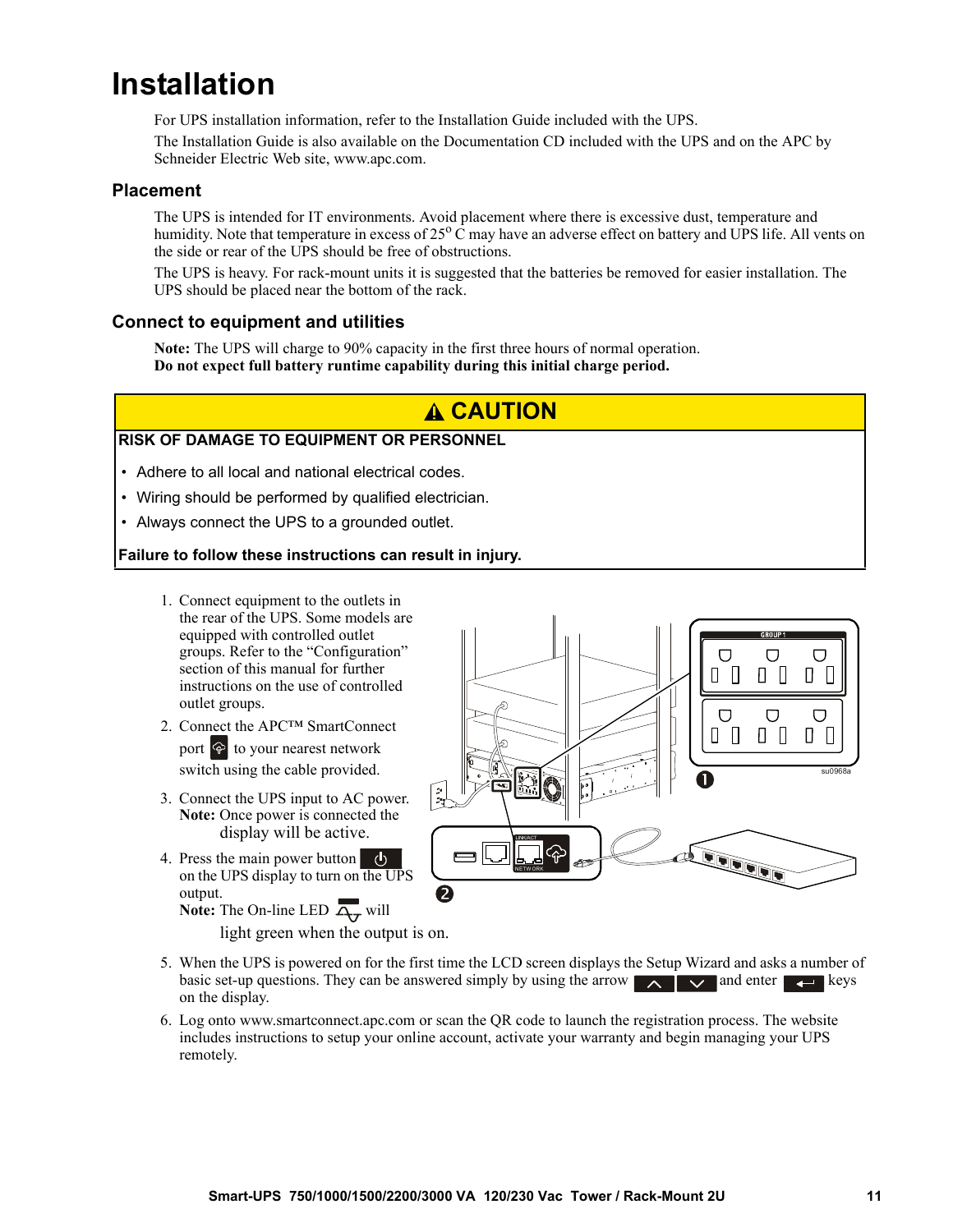#### **SMT750RM2UC and SMT750RMI2UC Rack-Mount Models**



**SMT1000RM2UC, SMT1000RMI2UC, SMT1500RM2UC and SMT1500RMI2UC Rack-Mount Models**

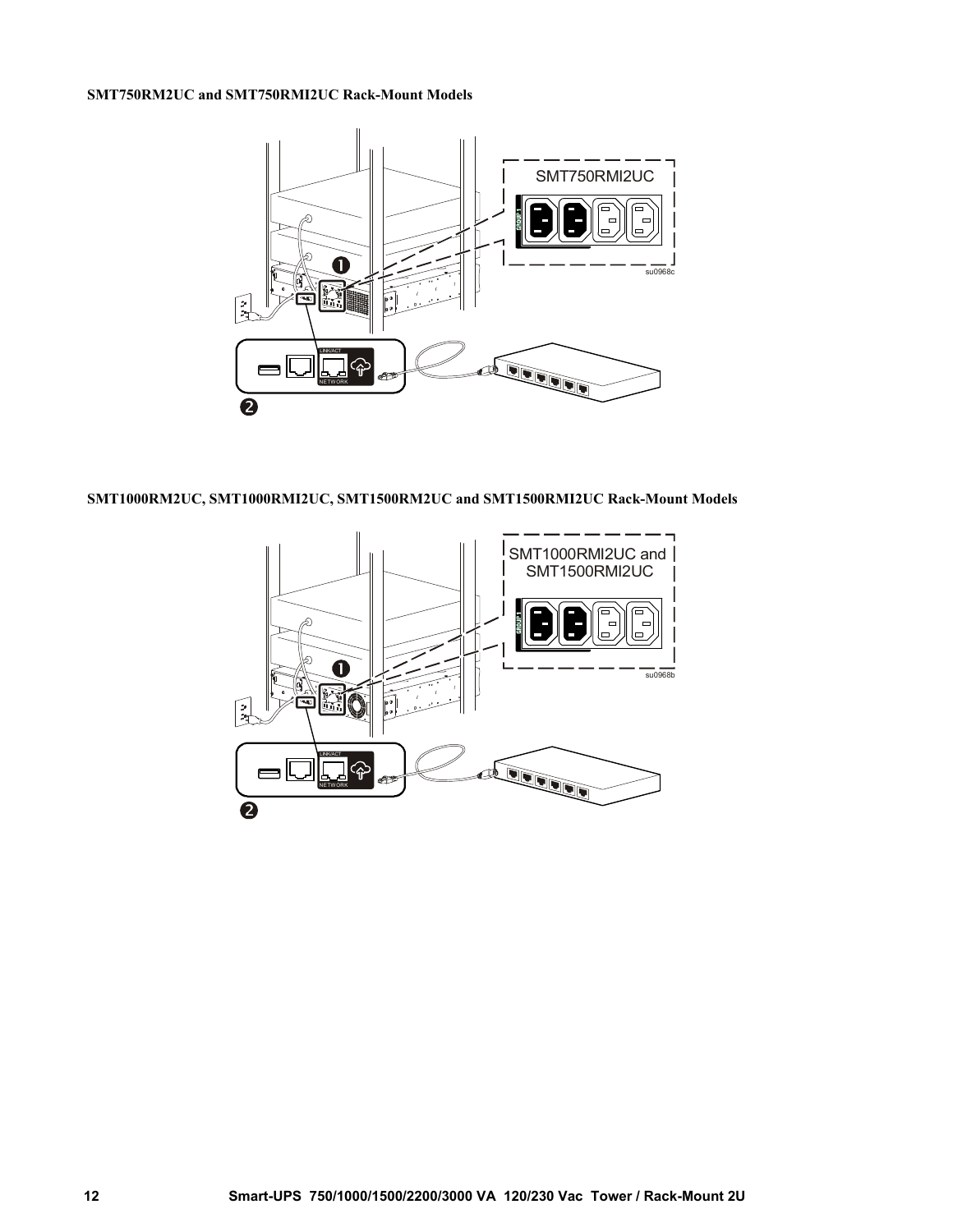#### **SMT2200RM2UC, SMT2200RMI2UC, SMT3000RM2UC and SMT3000RMI2UC Rack-Mount Models**



**SMT750C and SMT750IC Tower Models**

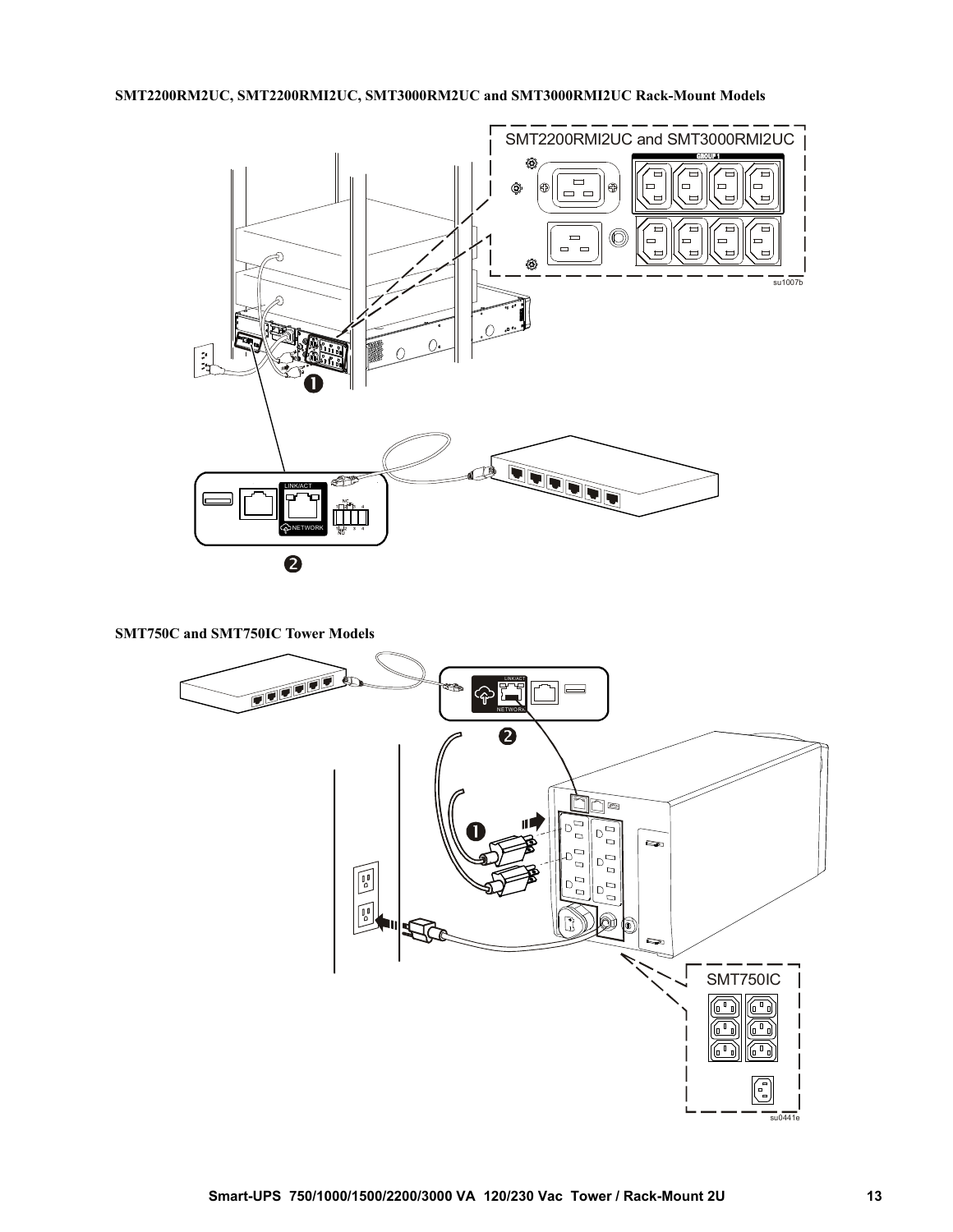**SMT1000C, SMT1000IC, SMT15000C and SMT1500IC Tower Models**



**SMT2200C, SMT2200IC, SMT3000C and SMT3000IC Tower Models**



**Note:** By connecting this product to the Internet using the APC SmartConnect port, you are agreeing to APC SmartConnect Terms of Use, as found at smartconnect.apc.com. Schneider Electric Data Privacy Policy can also be found at smartconnect.apc.com.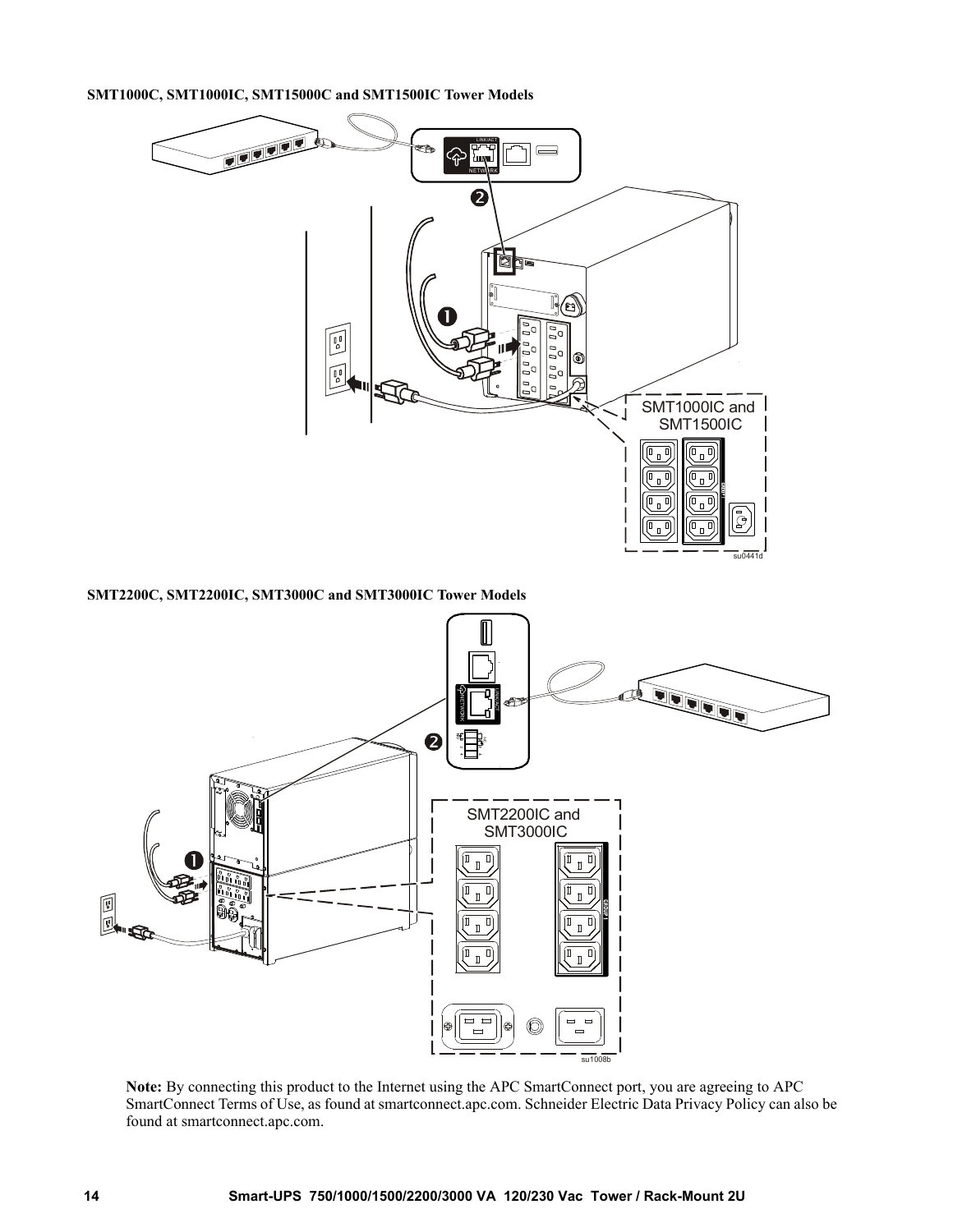### **Start up Settings**

When the UPS is powered on for the first time the display interface displays the Setup Wizard to configure the start up settings. Configuration can also be performed using PowerChute™ software.

**Note:** If the start up settings asked by the Setup Wizard are not selected completely, turning on UPS output is prohibited. If the UPS output is turned on, the Setup Wizard will be displayed again to complete the configuration of the start up settings.

| <b>Function</b>          | <b>Factory Default</b> | <b>Options</b>                                   | <b>Description</b>                                                                                                                                                                                                                                                                                                   |
|--------------------------|------------------------|--------------------------------------------------|----------------------------------------------------------------------------------------------------------------------------------------------------------------------------------------------------------------------------------------------------------------------------------------------------------------------|
| Language                 | English                | English<br>French*<br>German*                    | The language for the display interface.                                                                                                                                                                                                                                                                              |
|                          |                        | Spanish*<br>Italian*<br>Portuguese*<br>Japanese* | *Language options will vary by model.                                                                                                                                                                                                                                                                                |
| <b>Local Power</b>       | Good                   | Good                                             | Select the quality of input AC power.                                                                                                                                                                                                                                                                                |
| <b>Quality</b>           |                        | Fair<br>Poor                                     | • If Good is selected, the unit will go on battery power more often to<br>provide the cleanest power supply to the connected equipment.<br>• If Poor is selected, the UPS will tolerate more fluctuations in power<br>and will go on battery power less often.<br>If unsure of the local power quality, select Good. |
| <b>Menu Type</b>         | Standard               | Standard<br>Advanced                             | The standard menu displays the most commonly required menus for<br>most users. The advanced menus include all parameters.                                                                                                                                                                                            |
| Today's Date Manufacture | date                   |                                                  | arrows to enter today's day, and the<br>Use the 1<br>$\overline{\phantom{a}}$<br>l to<br>$\mathbf{\Lambda}$<br>complete the settings.                                                                                                                                                                                |

#### **Connect and Install Management Software**

Smart-UPS is provided with PowerChute management software for unattended operating system shutdown, UPS monitoring, UPS control and energy reporting. The following diagram is a representation of a typical server installation.

- 1 . Connect the USB cable from the rear of the UPS  $\equiv$  to the protected device such as a server.
- 2 . For a server or other device with an operating system, load the PowerChute CD and follow the on-screen set-up instructions. PowerChute provides for graceful shutdown in the event of an extended power outage and is a powerful management interface on the local network.
- 3. A built-in serial port  $\boxed{\square}$  is also available for additional communication options with an optional serial cable. For more detailed information on supported protocols and options refer to application note #181 at www.apc.com.
- 4 . Even more communication options are available via the built-in Smartslot.

$$
\begin{array}{c|c}\n\bullet & & \\
\bullet & & \\
\end{array}
$$

Refer to www.apc.com for more information.

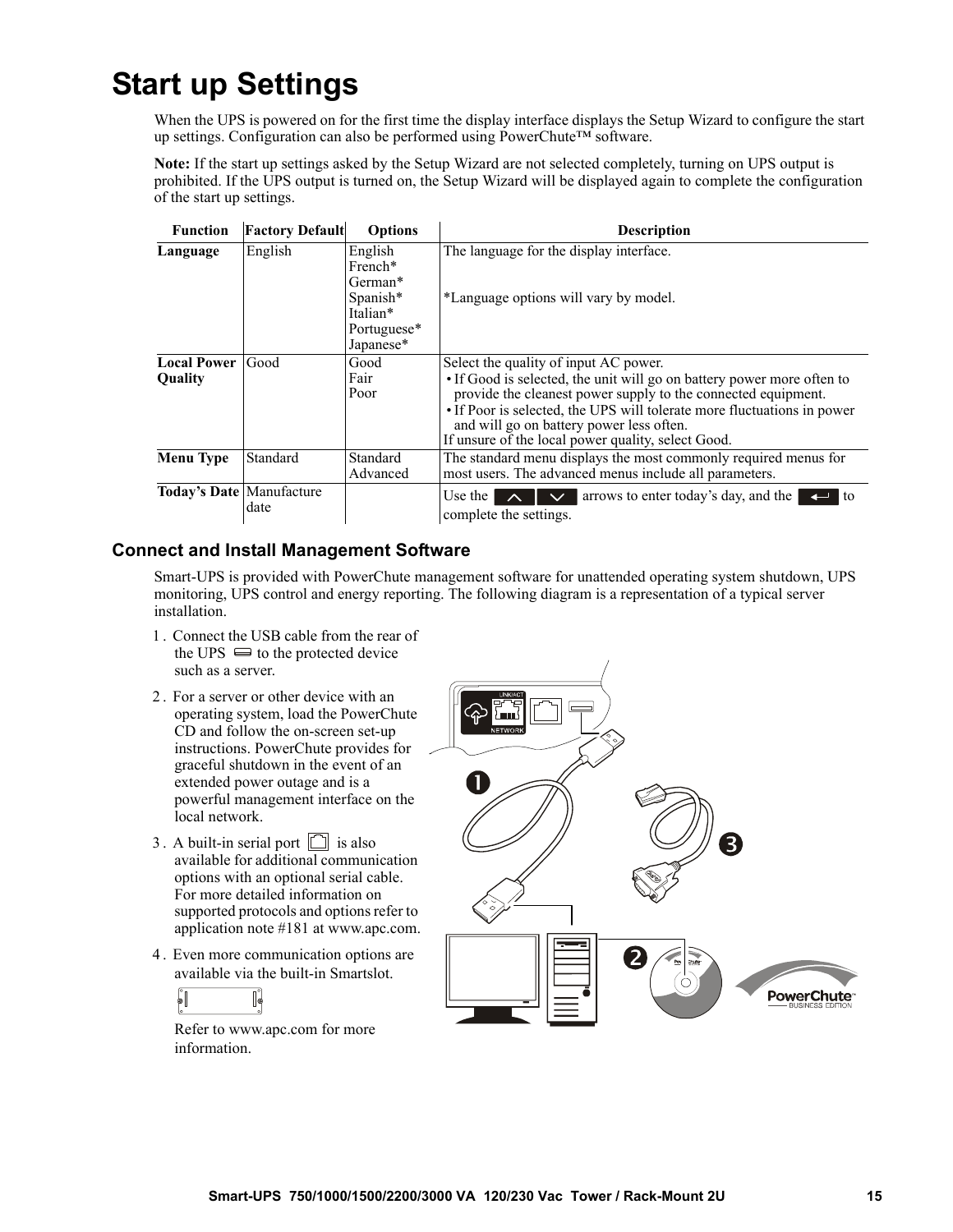### **Operation**

#### **Using the display**

These Smart-UPS models are equipped with an intuitive and configurable LCD display. This display complements the software interface as they convey similar information and either may be used to configure the UPS settings.

The display consists of the following keys and indicators:

| Main on/off                 |                                                                                                                                                                                 |  |  |  |
|-----------------------------|---------------------------------------------------------------------------------------------------------------------------------------------------------------------------------|--|--|--|
| (ካ                          | This button is used to turn the UPS output power on and off.                                                                                                                    |  |  |  |
| <b>Quick status LEDs</b>    |                                                                                                                                                                                 |  |  |  |
| Ą,                          | The online indicator illuminates green when UPS output is turned on and operating on<br>AC power.                                                                               |  |  |  |
| 苬                           | The on-battery battery indicator illuminates <b>orange</b> and the unit will continue to emit a<br>series of short beeps indicating that the UPS is operating on battery power. |  |  |  |
| $\bigwedge$                 | The error detected LED will illuminate red if the unit detects an error condition. The<br>display screen may also indicate an error message or code.                            |  |  |  |
| 岗                           | The replace battery indicator illuminates red when the UPS battery does not pass self test<br>and requires replacement.                                                         |  |  |  |
| <b>Escape</b><br><b>Esc</b> | The escape key always returns the display to the previous screen. It is used to exit the<br>various display menus.                                                              |  |  |  |
| <b>Return</b>               | The return key is used to confirm a selection and/or enter a menu.                                                                                                              |  |  |  |
| Up/down selection arrows    | The arrows are used to navigate through each menu selection.                                                                                                                    |  |  |  |

The display has two main display/menu options – standard and advanced.

| Batt: 100% !!!!!!!!!!!!!!!!!!! |
|--------------------------------|
| su0983a                        |

| On Utility<br>Efficiency: 98% |         |
|-------------------------------|---------|
|                               | su0984a |

**Standard Menu Display Advanced Menu Display** 

**Note:** The standard menu is the default setting and does not contain all of the menus and attributes of the advanced menu. The advanced menu automatically scrolls through multiple screens.

#### **Standard menus**

The Standard menus are the most commonly used menus. The following is a list of some items displayed in this menu mode. Visit apc.com for additional details.

| Menu                    | <b>General Functions</b>                                                                                                                                        |                                                                                                                                        |
|-------------------------|-----------------------------------------------------------------------------------------------------------------------------------------------------------------|----------------------------------------------------------------------------------------------------------------------------------------|
| <b>Status</b>           | View UPS information:<br>• Operating Mode<br>• Efficiency<br>• Load Power<br>• Load VA<br>• Battery Charge state<br>• Estimated Runtime                         | • Battery Temp<br>$\cdot$ Input<br>$\cdot$ Output<br>• SmartConnect<br>• Probe 1, Probe 2, when NMC and sensor probes<br>are installed |
| Configuration           | Configures UPS settings:<br>$\cdot$ Language<br>• Green Mode<br>• Local Power Quality: Good, Fair, Poor<br>• Menu Type: Standard or Advanced<br>• Audible Alarm | • Display (Auto Dim, Auto Off, Always On)<br>• Reset to Factory Default<br>• SmartConnect Control<br>$\cdot$ Install FW?               |
| <b>Test &amp; Diags</b> | Performs UPS tests and diagnostic functions:<br>• UPS Self Test<br>• UPS Alarms Test<br>• Calibration Test                                                      |                                                                                                                                        |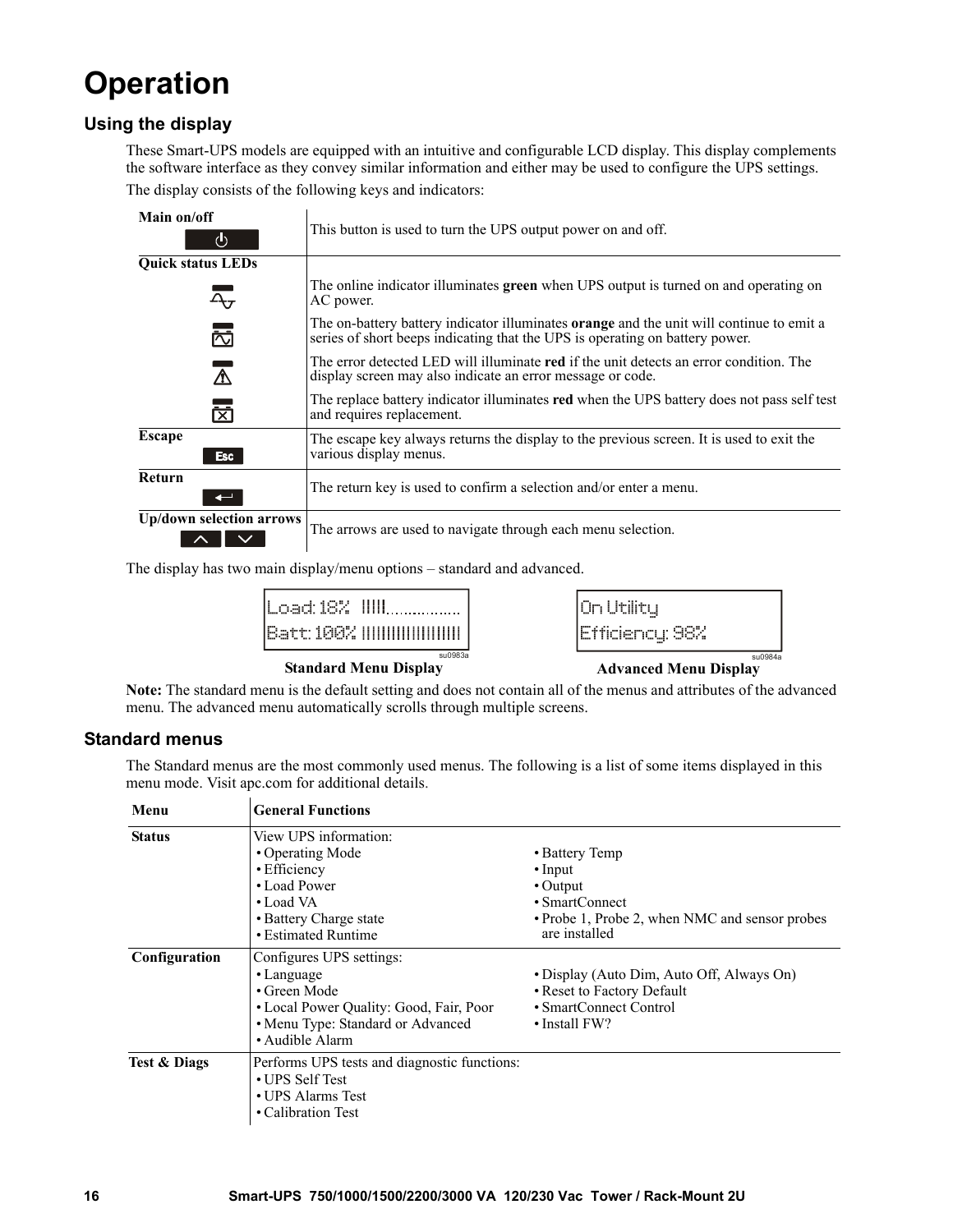| Menu  | <b>General Functions</b>                                                                                                                             |                                                                                                                                                                 |
|-------|------------------------------------------------------------------------------------------------------------------------------------------------------|-----------------------------------------------------------------------------------------------------------------------------------------------------------------|
| About | View UPS information:<br>• UPS Model<br>• UPS Part No.<br>• UPS Serial No.<br>• UPS Manufacture Date<br>• Battery Part No.<br>• Battery Install Date | • Replace Battery by<br>• Running UPS FW<br>• Available UPS FW<br>$\bullet$ UPS MAC<br>• UPS IP Address<br>• UPS Product Key<br>• SmartSlot Card (if installed) |

#### **Advanced menus**

The Advanced menus provide additional options for the UPS and are available only if the display interface is configured to use the Advanced menus.

| Menu           | <b>General Functions</b>                                                                 |                                                                     |  |  |
|----------------|------------------------------------------------------------------------------------------|---------------------------------------------------------------------|--|--|
| <b>Status</b>  | View detailed UPS information:                                                           |                                                                     |  |  |
|                | • Operating Mode                                                                         | • Battery Voltage                                                   |  |  |
|                | • Efficiency                                                                             | • Battery Temp                                                      |  |  |
|                | • Load Power                                                                             | $\cdot$ Input                                                       |  |  |
|                | • Load VA                                                                                | • Output                                                            |  |  |
|                | • Load Amps                                                                              | • Outlet Groups                                                     |  |  |
|                | • Load Energy                                                                            | • SmartConnect                                                      |  |  |
|                | • Battery Charge State                                                                   | • Probe 1, Probe 2, when NMC and sensor probes                      |  |  |
|                | • Estimated Runtime                                                                      | are installed                                                       |  |  |
| <b>Control</b> | Controls the Main and Controlled Outlet Group to turn on, turn off, shutdown, or reboot: |                                                                     |  |  |
|                | • UPS Control                                                                            |                                                                     |  |  |
|                | · Outlet Group Control                                                                   |                                                                     |  |  |
| Configuration  | Configure advanced UPS settings:                                                         |                                                                     |  |  |
|                | • Language                                                                               | • Reset Energy Meter                                                |  |  |
|                | • Output Voltage                                                                         | • Enter Setup Wizard                                                |  |  |
|                | • Green Mode                                                                             | • Reset to Factory Defaults                                         |  |  |
|                | • Local Power Quality                                                                    | · Site Wiring Fault                                                 |  |  |
|                | • Menu Type                                                                              | • Config Main Group Outlets                                         |  |  |
|                | · Audible Alarm                                                                          | • Config Group Outlets (if Controlled Outlet is                     |  |  |
|                | • Display                                                                                | available)                                                          |  |  |
|                | · Sensitivity                                                                            | • ModBus Settings                                                   |  |  |
|                | • Low Transfer                                                                           | • SmartConnect Control                                              |  |  |
|                | • High Transfer                                                                          | • UPS IP Address Setting                                            |  |  |
|                | • Low Battery Setting                                                                    | • NMC IP Address Settings (if NMC is available)                     |  |  |
|                | • Auto Self Test                                                                         | · Install FW? (only available if a firmware update is<br>available) |  |  |
| Test & Diag    | Perform UPS tests and diagnostics functions:                                             |                                                                     |  |  |
|                | • UPS Self Test                                                                          |                                                                     |  |  |
|                | • UPS Alarms Test                                                                        |                                                                     |  |  |
|                | • Calibration Test                                                                       |                                                                     |  |  |
| Logs           | View the error log for information about UPS errors that have occurred.                  |                                                                     |  |  |
| <b>About</b>   | View UPS information:                                                                    |                                                                     |  |  |
|                | • UPS Model                                                                              | • Replace Battery by                                                |  |  |
|                | • UPS Part No.                                                                           | • Running UPS FW                                                    |  |  |
|                | • UPS Serial No.                                                                         | • Available UPS FW                                                  |  |  |
|                | • UPS Manufacture Date                                                                   | • UPS MAC                                                           |  |  |
|                | • Battery Part No.                                                                       | • UPS IP Address                                                    |  |  |
|                | • Battery Install Date                                                                   | • UPS Product Key                                                   |  |  |
|                |                                                                                          | • SmartSlot Card (if installed)                                     |  |  |
|                |                                                                                          |                                                                     |  |  |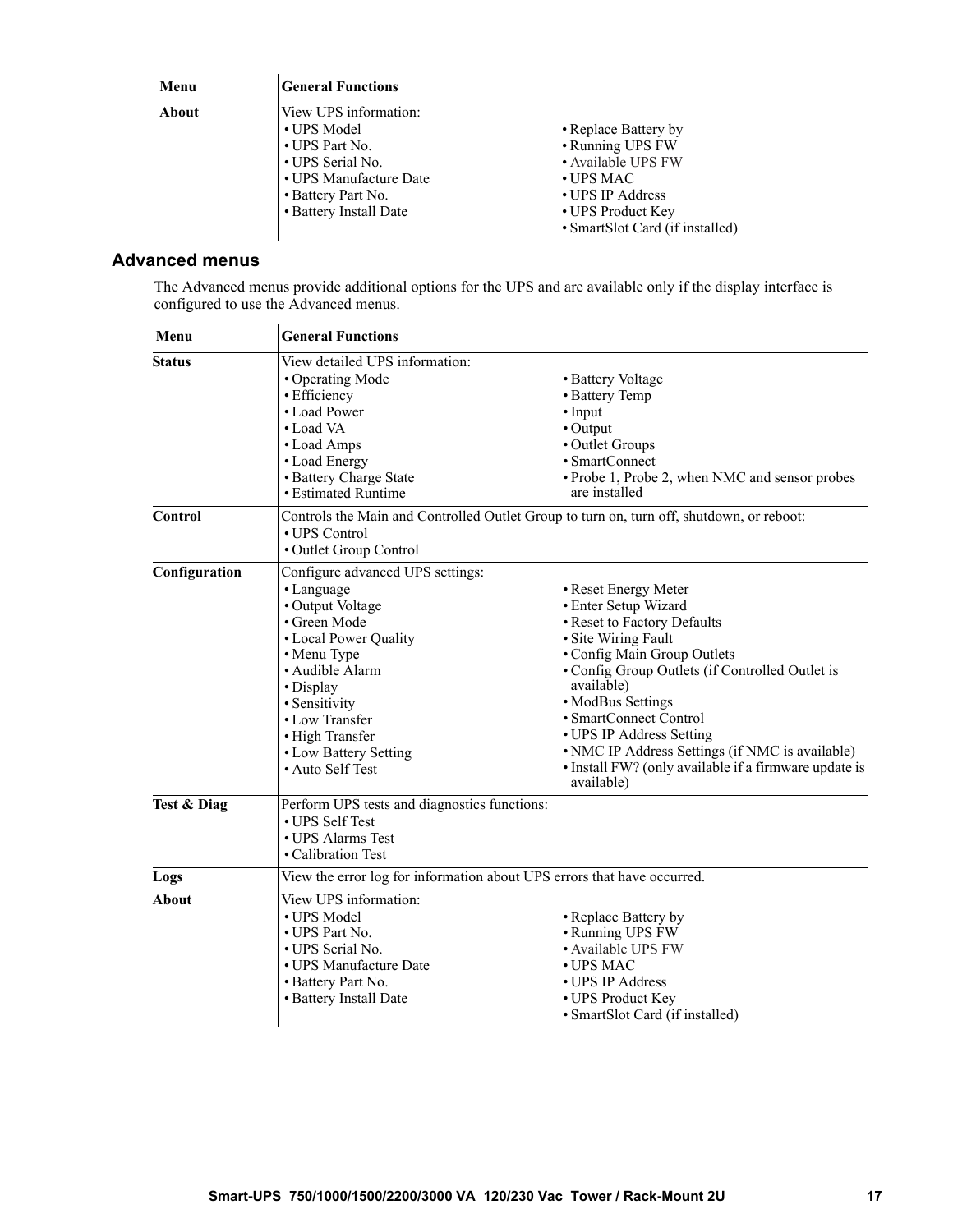## <span id="page-19-0"></span>**Configuration**

#### **General configuration settings**

Configuration settings may be changed at any time using the LCD interface or PowerChute software. This table provides a brief description of the general settings, for more detailed information on each of these parameters consult application note 80 at www.apc.com.

| <b>Setting</b>                                | <b>Factory Default</b>                                  | <b>Options</b>                                                            | <b>Description</b>                                                                                                                                                                                                                                          |
|-----------------------------------------------|---------------------------------------------------------|---------------------------------------------------------------------------|-------------------------------------------------------------------------------------------------------------------------------------------------------------------------------------------------------------------------------------------------------------|
| <b>High Transfer</b>                          | 120 V: 127 Vac<br>230 V: 253 Vac                        | 127 Vac - 136 Vac<br>253 Vac - 265 Vac                                    | To avoid unnecessary battery usage, set the<br>transfer point higher if the AC voltage is<br>chronically high and the connected<br>equipment is known to work under this<br>condition. The Power Quality setting will<br>automatically change this setting. |
|                                               |                                                         |                                                                           | Note: Use the Advanced Menus to<br>configure this setting.                                                                                                                                                                                                  |
| <b>Low Transfer</b>                           | 120 V: 106 Vac<br>230 V: 207 Vac                        | 97 Vac - 106 Vac<br>195 Vac - 207 Vac                                     | Sets the transfer point lower if the AC<br>voltage is chronically low and the<br>connected equipment can tolerate this<br>condition. This setting may also be adjusted<br>using the power quality setting.                                                  |
|                                               |                                                         |                                                                           | Note: Use the Advanced Menus to<br>configure this setting.                                                                                                                                                                                                  |
| <b>Sensitivity</b>                            | Normal                                                  | • Normal<br>• Reduced                                                     | Selects the level of sensitivity to power<br>events that the UPS will tolerate.                                                                                                                                                                             |
|                                               |                                                         | $\bullet$ Low                                                             | • Normal: The UPS will go on battery<br>power more often to provide the cleanest<br>power supply to the connected equipment.                                                                                                                                |
|                                               |                                                         |                                                                           | • Low: The UPS will tolerate more<br>fluctuations in power and will go on<br>battery power less often.                                                                                                                                                      |
|                                               |                                                         |                                                                           | If the connected load is sensitive to power<br>disturbances, set the sensitivity to Normal.                                                                                                                                                                 |
| Date of Last<br><b>Battery</b><br>Replacement |                                                         | Date set at factory. Reset this date when the battery module is replaced. |                                                                                                                                                                                                                                                             |
| <b>Audible Alarm</b>                          | On                                                      | $\cdot$ On<br>$\cdot$ Off                                                 | The UPS will mute all audible alarms if this<br>is set to Off or when the display buttons are<br>pressed.                                                                                                                                                   |
| <b>Auto Self Test</b>                         | On start-up and<br>every 14 days<br>since the last test | • Never<br>• Start-up only<br>• Frequency of test (every 7 to 14<br>days) | The interval at which the UPS will execute<br>a self-test.                                                                                                                                                                                                  |
| <b>Reset to Factory</b><br><b>Default</b>     | N <sub>o</sub>                                          | Yes/No                                                                    | Restores the UPS factory default settings.                                                                                                                                                                                                                  |
| <b>Site Wiring Fault</b>                      | Enable                                                  | · Enable<br>· Disable<br>• Can Ack                                        | Sets the Site Wiring Fault detection to<br>Enable, Disable or User Can Acknowledge                                                                                                                                                                          |
| <b>Output voltage</b>                         | 120 V                                                   | $\cdot$ 120Vac<br>$\cdot$ 110Vac<br>$\cdot$ 127Vac                        | Selects the output voltage. This is only<br>settable when the UPS is turned off.                                                                                                                                                                            |
|                                               | 230 V                                                   | •230 Vac<br>•220 Vac<br>$\cdot$ 240 Vac                                   |                                                                                                                                                                                                                                                             |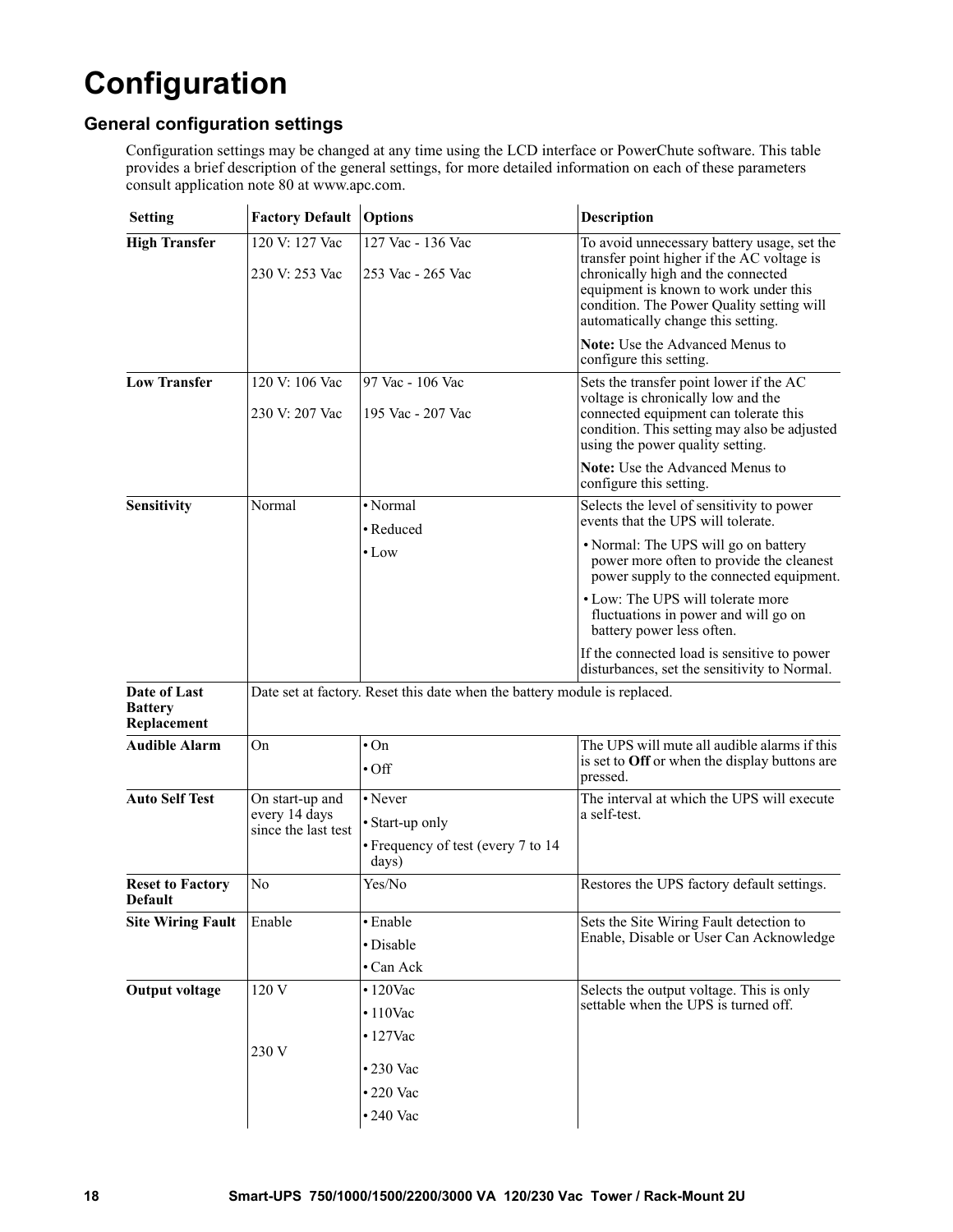| <b>Setting</b>                       | <b>Factory Default</b> | <b>Options</b>                                                                                                                                       | <b>Description</b>                                                                                                                                                        |
|--------------------------------------|------------------------|------------------------------------------------------------------------------------------------------------------------------------------------------|---------------------------------------------------------------------------------------------------------------------------------------------------------------------------|
| <b>Green Mode</b>                    | Enable                 | • Enable<br>• Disable                                                                                                                                | This will enable or disable Green mode<br>function. Green Mode conserves energy<br>while the UPS is operating on line.                                                    |
| <b>SmartConnect</b><br>Control       | Enable                 | $\cdot$ Enable<br>• Disable                                                                                                                          | This will permit remote configuration<br>changes.                                                                                                                         |
| <b>Low Battery</b><br><b>Setting</b> | 150 sec                | Set the value in seconds                                                                                                                             | The UPS will emit an audible alarm when<br>the remaining runtime has reached this<br>level.                                                                               |
| <b>Install FW?</b>                   | Don't Install          | • Next off (Updates the UPS)<br>turned off)<br>• Now (Updates the UPS firmware<br>immediately without interrupting<br>operations)<br>• Don't Install | Firmware update: this only appears when<br>Firmware next time that the UPS is new firmware is available in the flash<br>memory of the UPS and is ready to be<br>installed |

#### **Outlet group configuration settings**

The Main Outlet Group and the Controlled Outlet Group can be configured to independently turn off, turn on, shut down, and reboot connected equipment.

The Main and Controlled Outlet Groups can be configured to do the following:

- Turn off: Disconnect from power immediately and restart only with a manual command.
- Turn on: Connect to power immediately.
- Shutdown: Disconnect power in sequence, and automatically reapply power in sequence when AC power becomes available.
- Reboot: Shut down and restart.

In addition, the Main Outlet Group and the Controlled Outlet Group can be configured to do the following:

- Turn on or off in a specified sequence
- Automatically turn off or shut down when various conditions occur

**Note:** If the Main and Controlled Outlet Groups are not configured, all of the outlets on the unit will still provide battery back-up power.

**Note:** The Main Outlet Group functions as a master switch. It will turn on first when power is applied, and shut off last when there is a power outage and battery run-time has been exhausted.

The Main Outlet Group must be turned on for the Controlled Outlet Group to turn on.

| <b>Setting</b>                            | <b>Factory Default</b>                                               | <b>Options</b>                                                                                      | <b>Description</b>                                                                                                                                                     |  |
|-------------------------------------------|----------------------------------------------------------------------|-----------------------------------------------------------------------------------------------------|------------------------------------------------------------------------------------------------------------------------------------------------------------------------|--|
| <b>Name String</b><br><b>Outlet Group</b> | Outlet Group 1                                                       | Edit these names using an external interface, such as the Network<br>Management Card Web interface. |                                                                                                                                                                        |  |
| <b>UPS Name String</b>                    | <b>UPS</b> Outlets                                                   |                                                                                                     |                                                                                                                                                                        |  |
| Turn On Delay                             | 0 <sub>sec</sub>                                                     |                                                                                                     | Set the value in seconds The amount of time the UPS or the Controlled<br>Outlet Group will wait between receiving the<br>command to turn on and the actual startup.    |  |
| <b>Turn Off Delay</b>                     | $\cdot$ 0 sec (UPS Outlets)<br>•90 sec (Controlled<br>Outlet Groups) |                                                                                                     | Set the value in seconds The amount of time the UPS or the Controlled<br>Outlet Group will wait between receiving the<br>command to turn off and the actual shut down. |  |
| <b>Reboot Duration</b>                    | 8 sec                                                                |                                                                                                     | Set the value in seconds The amount of time that the UPS or the Controlled<br>Outlet Group must remain off before it will restart.                                     |  |
| <b>Minimum Return</b><br>Time             | 0 <sub>sec</sub>                                                     |                                                                                                     | Set the value in seconds The amount of battery runtime that must be<br>available before the UPS or the Controlled Outlet<br>Group will turn on.                        |  |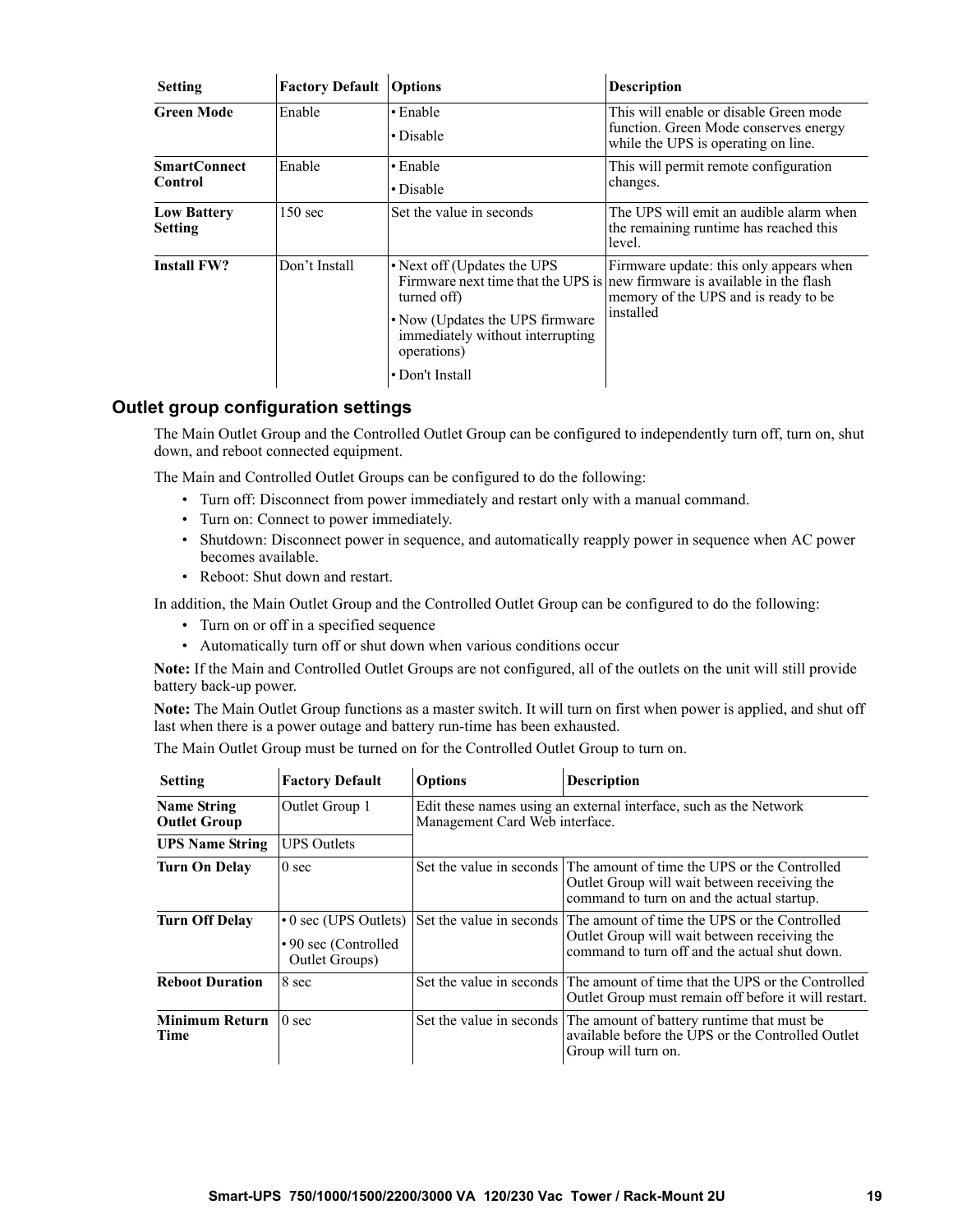| <b>Setting</b>                                     | <b>Factory Default</b> | <b>Options</b>           | <b>Description</b>                                                                                                                                                                             |
|----------------------------------------------------|------------------------|--------------------------|------------------------------------------------------------------------------------------------------------------------------------------------------------------------------------------------|
| <b>Load Shed On</b>                                | Disabled               | · Shutdown with Delay    | When the unit switches to battery power, the UPS                                                                                                                                               |
| <b>Battery</b>                                     |                        | • Shutdown immediately   | can disconnect power to the Controlled Outlet<br>Group to save runtime.                                                                                                                        |
|                                                    |                        | • Turn off immediately   | To configure this delay time, use the LOAD SHED                                                                                                                                                |
|                                                    |                        | • Turn off with delay    | TIME WHEN ON BATTERY setting.                                                                                                                                                                  |
|                                                    | • Disabled             |                          |                                                                                                                                                                                                |
| <b>Load Shed Time</b><br>when On Battery           | Disabled               | Set the value in seconds | The amount of time the outlets will function on<br>battery power before they will turn off.                                                                                                    |
| <b>Load Shed On</b><br><b>Runtime</b>              | Disabled               | • Shutdown with delay    | When the battery runtime falls below the specified                                                                                                                                             |
|                                                    |                        | · Shutdown immediately   | value, the Controlled Outlet Group will turn off.<br>Configure this time using the LOAD SHED                                                                                                   |
|                                                    |                        | • Turn off immediately   | <b>RUNTIME REMAINING setting.</b>                                                                                                                                                              |
|                                                    |                        | • Turn off with delay    |                                                                                                                                                                                                |
|                                                    |                        | • Disabled               |                                                                                                                                                                                                |
| <b>Load Shed On</b><br><b>Runtime</b><br>Remaining | Disabled               | Set the value in seconds | When the remaining runtime reaches this level, the<br>Controlled Outlet Group will turn off.                                                                                                   |
| <b>Load Shed on</b>                                | Disabled               | • Disabled               | In the event of an overload (greater than 100%                                                                                                                                                 |
| Overload                                           |                        | $\cdot$ Enabled          | output power), the Controlled Outlet Group will<br>immediately turn off to conserve power for critical<br>loads. The Controlled Outlet Group will only turn<br>on again with a manual command. |

### **Modbus settings**

| <b>Setting</b>                          | <b>Factory Default Options</b> |                                          | <b>Description</b>                                                                                                                                                                                                                                                                                                                                                                                                                                              |
|-----------------------------------------|--------------------------------|------------------------------------------|-----------------------------------------------------------------------------------------------------------------------------------------------------------------------------------------------------------------------------------------------------------------------------------------------------------------------------------------------------------------------------------------------------------------------------------------------------------------|
| <b>Slave ID</b>                         | 1                              | $1 - 223$                                | Sets the Modbus slave address of UPS                                                                                                                                                                                                                                                                                                                                                                                                                            |
| Ser+USB                                 | Disable                        | • Enable<br>• Disable                    | Enables or disables UPS Modbus protocol over serial<br>and USB ports                                                                                                                                                                                                                                                                                                                                                                                            |
| <b>TCP Settings</b><br>• TCP Protocols  | Disable                        | • Disable<br>• Read-Only<br>• Read-Write | Enables or disables UPS Modbus TCP/IP protocol<br>provided by the embedded SmartConnect port.<br>• Disable: Disables UPS Modbus TCP/IP protocol<br>• Read-Only: Modbus master over TCP/IP protocol<br>is only allowed to get UPS status.<br>• Read-Write: Modbus master over TCP/IP protocol<br>is allowed to get UPS status and control the UPS.<br>The port number of UPS Modbus TCP/IP protocol is<br>fixed at 502.                                          |
| <b>TCP Settings</b><br>• Master IP Addr | 1000.000.000.000               | A valid IPv4 address                     | Specifies the IPv4 address of the Modbus master.<br>The <i>Master IP Addr</i> when set as 000,000,000,000<br>will allow connection of external Modbus master<br>with any IP address. When not set as<br>000.000.000.000, only the Modbus master with the<br>specified IP address is allowed to connect to the UPS.<br>Example: <i>Master IP Address</i> is set to 192.168.0.10,<br>only Modbus master with IP address 192.168.0.10<br>could connect to the UPS. |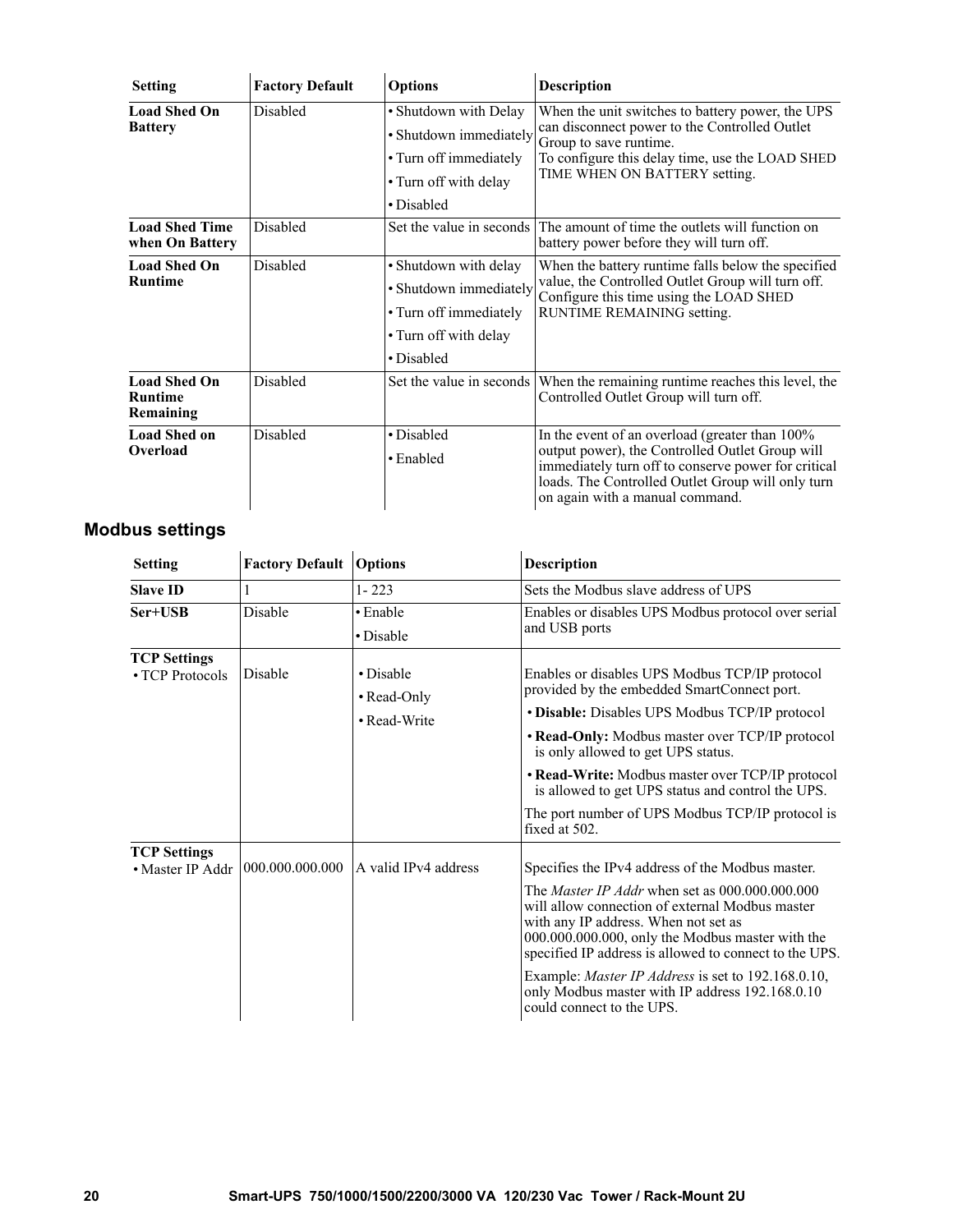#### **UPS IP Address settings**

 $\mathbf{r}$ 

 $\mathbf{r}$ 

| <b>Setting</b>                | <b>Factory Default Options</b>            |                             | <b>Description</b>                                                                                                                                                                                                                             |  |
|-------------------------------|-------------------------------------------|-----------------------------|------------------------------------------------------------------------------------------------------------------------------------------------------------------------------------------------------------------------------------------------|--|
| <b>UPS IP Address</b><br>Mode | <b>DHCP</b><br>$\bullet$ DHCP<br>• Manual |                             | Selects the IP address configuration mode of UPS<br>embedded SmartConnect port:                                                                                                                                                                |  |
|                               |                                           |                             | • DHCP: UPS will automatically configure its IPv4 address<br>via DHCP protocol.                                                                                                                                                                |  |
|                               |                                           |                             | • Manual: Manually assigns a static IPv4 address to UPS                                                                                                                                                                                        |  |
| <b>IP Address</b>             | 000.000.000.000                           |                             | A valid IPv4 address This is the IPv4 address assigned to the embedded<br>SmartConnect port.                                                                                                                                                   |  |
|                               |                                           |                             | When DHCP IP address mode is selected, it will display the<br>UPS IPv4 address assigned by DHCP server.                                                                                                                                        |  |
|                               |                                           |                             | When <b>Manual</b> IP address mode is selected, you need to<br>manually specify a static IPv4 address.                                                                                                                                         |  |
| <b>Subnet Mask</b>            | 000.000.000.000                           | A valid IPv4 subnet<br>mask | Assigns the subnet mask of the network where UPS IPv4<br>address belongs.                                                                                                                                                                      |  |
|                               |                                           |                             | When DHCP IP address mode is selected, it will display the<br>subnet mask assigned by DHCP server.                                                                                                                                             |  |
|                               |                                           |                             | When Manual IP address mode is selected, you need to<br>manually specify the subnet mask of the network where the<br>specified static IPv4 address belongs.                                                                                    |  |
| <b>Default Gateway</b>        | 000.000.000.000                           |                             | A valid IPv4 address This is the IPv4 address of the host from where the UPS<br>sends data to another network or Internet.                                                                                                                     |  |
|                               |                                           |                             | When DHCP IP address mode is selected, it will display the<br>default gateway assigned by DHCP server.                                                                                                                                         |  |
|                               |                                           |                             | When Manual IP address mode is selected, you need to<br>manually specify the IPv4 address of default gateway.                                                                                                                                  |  |
| <b>DNS Server 1</b>           | 000.000.000.000                           |                             | A valid IPv4 address The IPv4 address of first domain name server (DNS) the<br>UPS uses to resolve host names to IPv4 addresses.                                                                                                               |  |
|                               |                                           |                             | When DHCP IP address mode is selected, it will display the<br>IPv4 address of the first DNS server assigned by DHCP<br>server.                                                                                                                 |  |
|                               |                                           |                             | When Manual IP address mode is selected, you need to<br>manually specify the IPv4 address of the first DNS server.                                                                                                                             |  |
| <b>DNS Server 2</b>           | 000.000.000.000                           |                             | A valid IPv4 address The IPv4 address of second domain name server (DNS) the<br>UPS uses to resolve host names to IPv4 addresses (only<br>when UPS fails to resolve IP address through first domain<br>name server). This setting is optional. |  |
|                               |                                           |                             | When DHCP IP address mode is selected, it will display the<br>IPv4 address of the second DNS server assigned by DHCP<br>server.                                                                                                                |  |
|                               |                                           |                             | When Manual IP address mode is selected, you can<br>manually specify the IPv4 address of the second DNS<br>server or leave it as 000.000.000.000.                                                                                              |  |

 $\ddot{\phantom{a}}$ 

### **SmartConnect**

APC SmartConnect allows you to monitor the health and status of your UPS from any device connected to the Internet. Visit www.smartconnect.apc.com to learn more.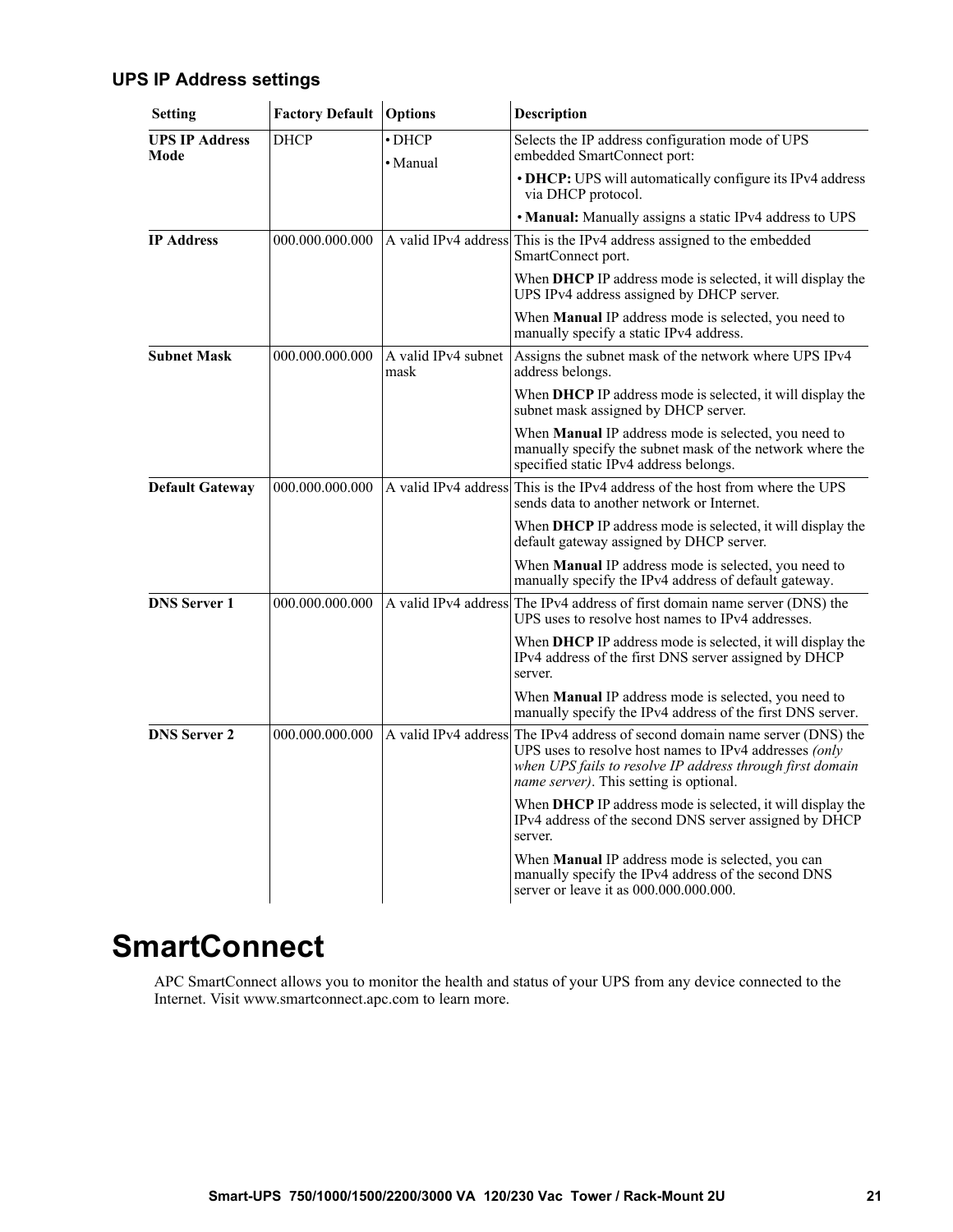### **Emergency Power Off**

#### **Overview**

The Emergency Power Off (EPO) option is a safety feature that will immediately shut off power to all connected equipment. When the EPO button is pushed, all connected equipment will immediately turn off and will not switch to battery power.

Connect each UPS to the EPO switch. In configurations where multiple units are connected in parallel, each UPS must be connected to the EPO switch.

The UPS must be restarted for power to return to connected equipment. Press the ON/OFF button on the front panel of the UPS.

#### **CAUTION**

#### **RISK OF ELECTRIC SHOCK**

- Adhere to all local and national electrical codes.
- Wiring should be performed by a qualified electrician.
- Always connect the UPS to a grounded outlet.

#### **Failure to follow these instructions can result in minor or moderate injury.**

#### **Normally open contacts**

- 1. If the EPO switch or relay contacts are normally open, insert the wires from the switch or contacts at pins 1 and 2 of the EPO terminal block. Use 16-28 AWG wire.
- 2. Secure the wires by tightening the screws.

If the contacts are closed, the UPS will turn OFF and power will be removed from the load.

#### **Normally closed contacts**

- 1. If the EPO switch or relay contacts are normally closed, insert the wires from the switch or contacts at pins 2 and 3 of the EPO terminal block. Use 16-28 AWG wire.
- 2. Insert a wire jumper between pins 1 and 2. Secure the wires by tightening the three screws at positions

If the contacts are opened, the UPS will turn OFF and power will be removed from the load.

**Note:** Pin 1 is the power source for the EPO circuit, it provides a few milliAmps of 24 V power.

If the normally closed (NC) EPO configuration is used, the EPO switch or relay should be rated for dry circuit applications, the rating should be for low voltage and low current applications. This normally implies the contacts are gold plated.

The EPO interface is a Safety Extra Low Voltage (SELV) circuit. Connect the EPO interface only to other SELV circuits. The EPO interface monitors circuits that have no determined voltage potential. SELV circuits are controlled by a switch or relay properly isolated from utility power. To avoid damage to the UPS, do not connect the EPO interface to any circuit other than a SELV circuit.

Use one of the following cable types to connect the UPS to the EPO switch.

- CL2: Class 2 cable for general use.
- CL2P: Plenum cable for use in ducts, plenums, and other spaces used for environmental air.
- CL2R: Riser cable for use in a vertical run in a floor-to-floor shaft.
- CLEX: Limited use cable for use in dwellings and for use in raceways.
- Installation in Canada: Use only CSA certified, type ELC, (extra low voltage control cable).
- Installation in countries other than Canada and the USA: Use standard low voltage cable in accordance with national and local regulations.



|                                                                     | $\sim$ $\sim$ $\sim$ $\sim$ |  |
|---------------------------------------------------------------------|-----------------------------|--|
| itions $1, 2$ , and $3$ .                                           |                             |  |
| $\frac{1}{2}$ LIDC will turn OFF and nower will be removed from the |                             |  |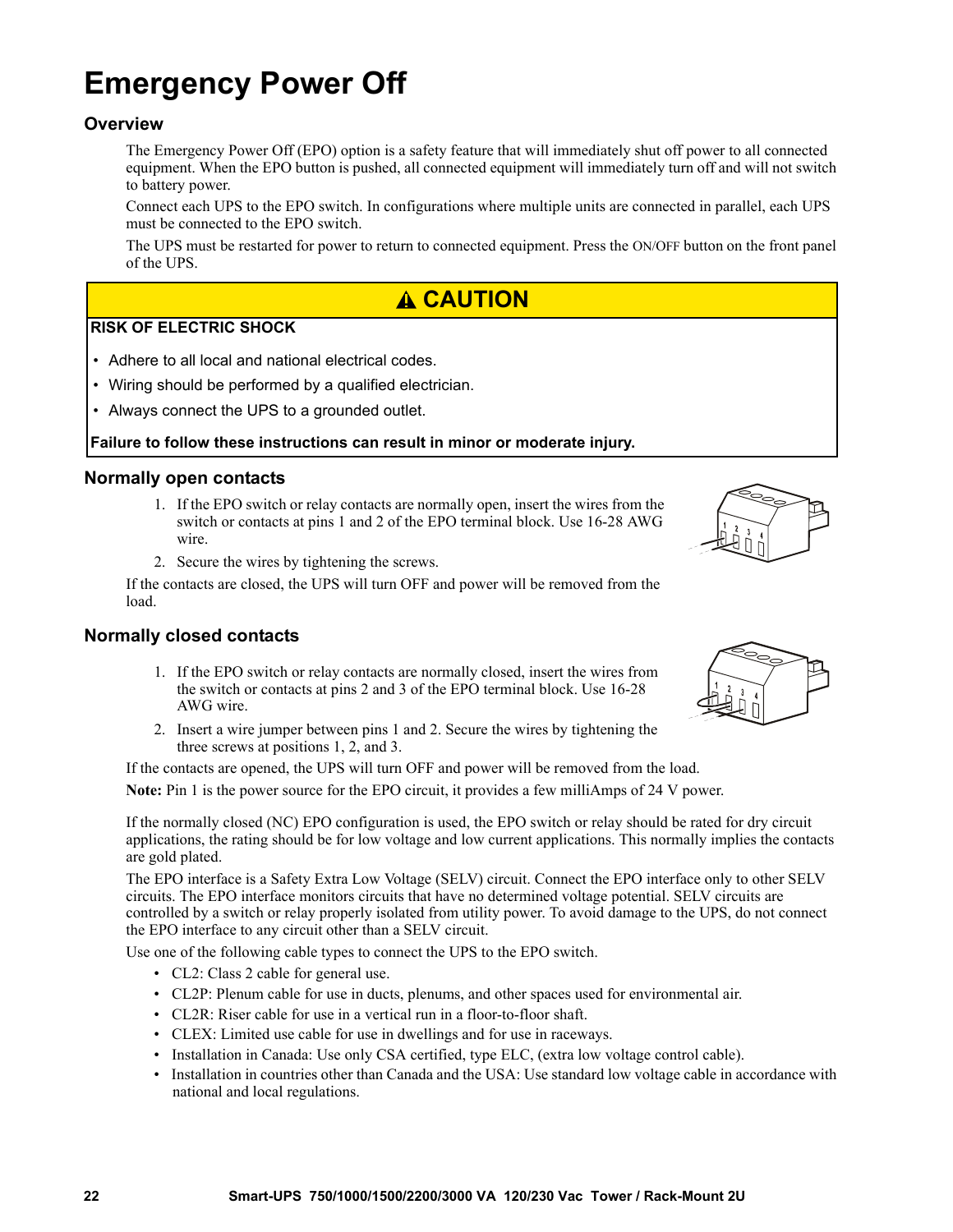## **Battery Replacement**



#### **Always recycle used batteries.**

#### **For information on recycling a used battery, refer to the Battery Disposal Information sheet included with the replacement battery.**

Battery life is highly dependent on temperature and use. To identify when to replace batteries, Smart-UPS have a predictive battery replacement date indicator in the "About" menu and automatic (and configurable) self-tests. Proactively replace batteries to maintain the highest availability. To ensure protection and high performance, use only genuine APC replacement battery cartridges (RBC™). The APC RBC contains instructions for battery replacement and disposal. To order a replacement battery go to the APC by Schneider Electric Web site, www.apc.com.

| <b>UPS Model</b>                                           | <b>Replacement Battery</b> | <b>Battery Module</b>       |  |
|------------------------------------------------------------|----------------------------|-----------------------------|--|
| SMT750C, SMT750IC                                          | RBC48                      |                             |  |
| SMT1000C, SMT1000IC                                        | RBC <sub>6</sub>           | Lead acid, 1 module, 24Vdc  |  |
| SMT1500C, SMT1500IC                                        | RBC7                       |                             |  |
| SMT2200C, SMT2200IC, SMT3000C, SMT3000IC                   | RBC <sub>55</sub>          | Lead acid, 2 modules, 48Vdc |  |
| SMT750RM2UC, SMT750RMI2UC                                  | APCRBC123                  |                             |  |
| SMT1000RM2UC, SMT1000RMI2UC                                | APCRBC157                  | Lead acid, 1 module, 24Vdc  |  |
| SMT1500RM2UC, SMT1500RMI2UC                                | APCRBC159                  |                             |  |
| SMT2200RM2UC, SMT2200RMI2UC<br>SMT3000RM2UC, SMT3000RMI2UC | RBC43                      | Lead acid, 1 module, 48Vdc  |  |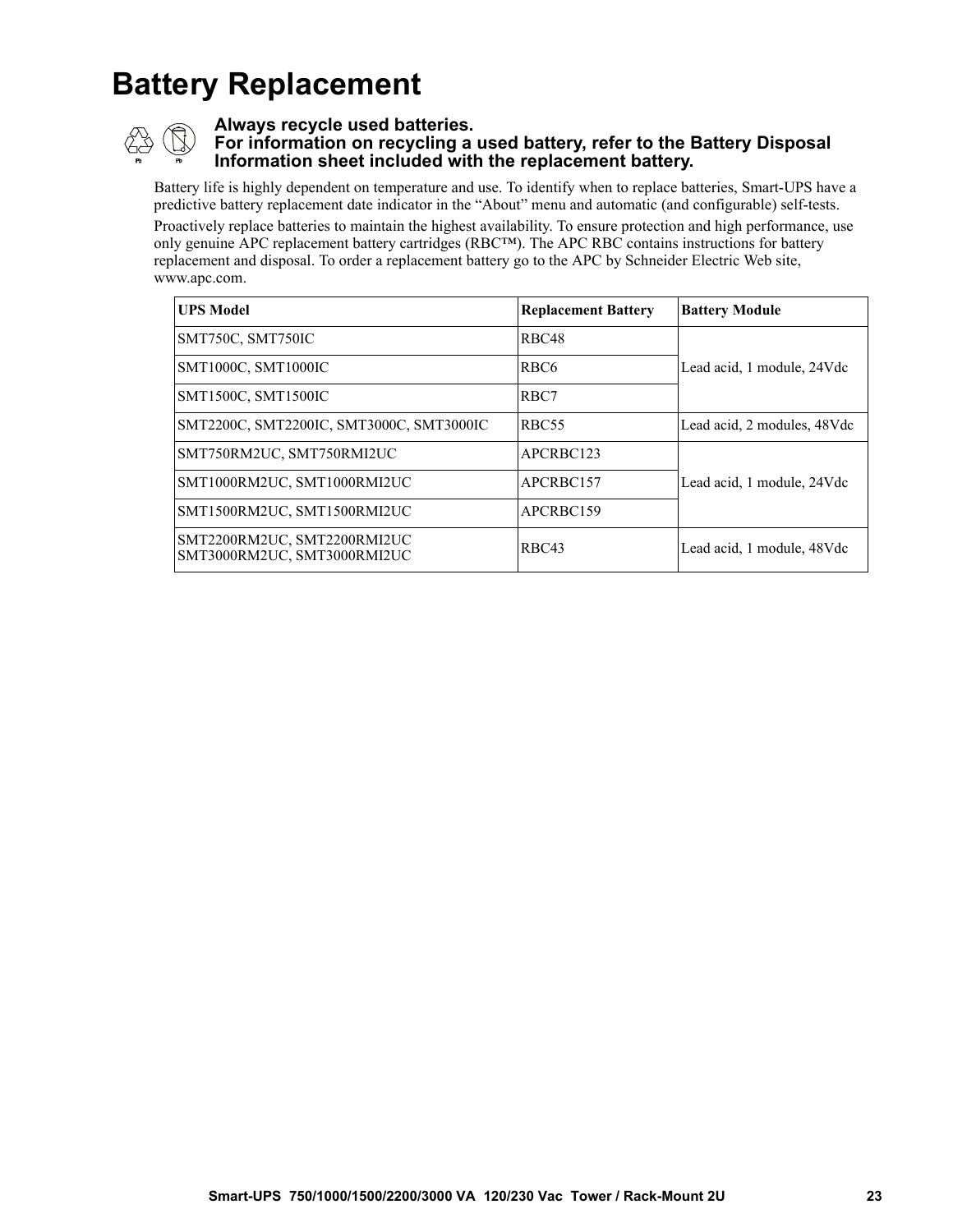### **Troubleshooting**

| <b>Problem and Possible Cause</b>                                                                                    | <b>Solution</b>                                                                                                                                                                                                                                                                                                           |  |  |
|----------------------------------------------------------------------------------------------------------------------|---------------------------------------------------------------------------------------------------------------------------------------------------------------------------------------------------------------------------------------------------------------------------------------------------------------------------|--|--|
| The UPS will not turn on or there is no output.                                                                      |                                                                                                                                                                                                                                                                                                                           |  |  |
| The unit has not been turned on.                                                                                     | Press the ON key once to turn on the UPS.                                                                                                                                                                                                                                                                                 |  |  |
| The UPS is not connected to AC power.                                                                                | Be sure the power cable is securely connected to the unit and to the AC power<br>supply.                                                                                                                                                                                                                                  |  |  |
| The input circuit breaker has tripped.                                                                               | Reduce the load on the UPS. Disconnect nonessential equipment and reset the<br>circuit breaker.                                                                                                                                                                                                                           |  |  |
| The unit shows very low or no input<br>AC voltage.                                                                   | Check the AC power supply to the UPS by plugging in a table lamp. If the light is<br>very dim, check the AC voltage.                                                                                                                                                                                                      |  |  |
| The battery connector plug is not<br>securely connected.                                                             | Be sure that all battery connections are secure.                                                                                                                                                                                                                                                                          |  |  |
|                                                                                                                      | There is an internal UPS error detected. Do not attempt to use the UPS. Unplug the UPS and have it serviced<br>immediately.                                                                                                                                                                                               |  |  |
| The UPS is operating on battery, while connected to input AC power.                                                  |                                                                                                                                                                                                                                                                                                                           |  |  |
| The input circuit breaker has tripped.                                                                               | Reduce the load on the UPS. Disconnect nonessential equipment and reset the<br>circuit breaker.                                                                                                                                                                                                                           |  |  |
| There is very high, very low, or<br>distorted input line voltage.                                                    | Move the UPS to a different outlet on a different circuit. Test the input voltage<br>with the AC voltage display. If acceptable to the connected equipment, reduce the<br>UPS sensitivity.                                                                                                                                |  |  |
| UPS is emitting intermittent beeps.                                                                                  |                                                                                                                                                                                                                                                                                                                           |  |  |
| The UPS is operating normally.                                                                                       | None. The UPS is protecting the connected equipment.                                                                                                                                                                                                                                                                      |  |  |
| UPS does not provide expected backup time.                                                                           |                                                                                                                                                                                                                                                                                                                           |  |  |
| The UPS battery is weak due to a recent<br>power outage or is near the end of its<br>service life.                   | Charge the battery. Batteries require recharging after extended outages and wear<br>out faster when put into service often or when operated at elevated temperatures.<br>If the battery is near the end of its service life, consider replacing the battery even<br>if the replace battery indicator has not illuminated. |  |  |
| The UPS is experiencing an overload<br>condition.                                                                    | Check the UPS load display. Unplug unnecessary equipment, such as printers.                                                                                                                                                                                                                                               |  |  |
| Display interface LEDs flash sequentially.                                                                           |                                                                                                                                                                                                                                                                                                                           |  |  |
| The UPS has been shut down remotely<br>through software or an optional<br>accessory card.                            | None. The UPS will restart automatically when AC power is restored.                                                                                                                                                                                                                                                       |  |  |
| The Error LED is illuminated. The UPS displays an error message and emits a constant beeping sound.                  |                                                                                                                                                                                                                                                                                                                           |  |  |
| Internal UPS error detected.                                                                                         | Do not attempt to use the UPS. Turn the UPS off and have it serviced<br>immediately.                                                                                                                                                                                                                                      |  |  |
| The Replace Battery icon is illuminated and the UPS beeps for one minute every five hours.                           |                                                                                                                                                                                                                                                                                                                           |  |  |
| The battery has a weak charge.                                                                                       | Allow the battery to recharge for at least four hours. Then, perform a self-test. If<br>the problem persists after recharging, replace the battery.                                                                                                                                                                       |  |  |
| The Replace Battery icon is flashing and the UPS beeps for once every 2 seconds.                                     |                                                                                                                                                                                                                                                                                                                           |  |  |
| The replacement battery is not properly<br>connected.                                                                | Be sure that the battery connector is securely connected.                                                                                                                                                                                                                                                                 |  |  |
| The UPS displays a site wiring error message.                                                                        |                                                                                                                                                                                                                                                                                                                           |  |  |
| Wiring errors detected include missing<br>ground, hot-neutral, polarity reversal,<br>and overloaded neutral circuit. | If the UPS indicates a site wiring error, have a qualified electrician inspect the<br>building wiring. (Applicable for 120 V units only.)                                                                                                                                                                                 |  |  |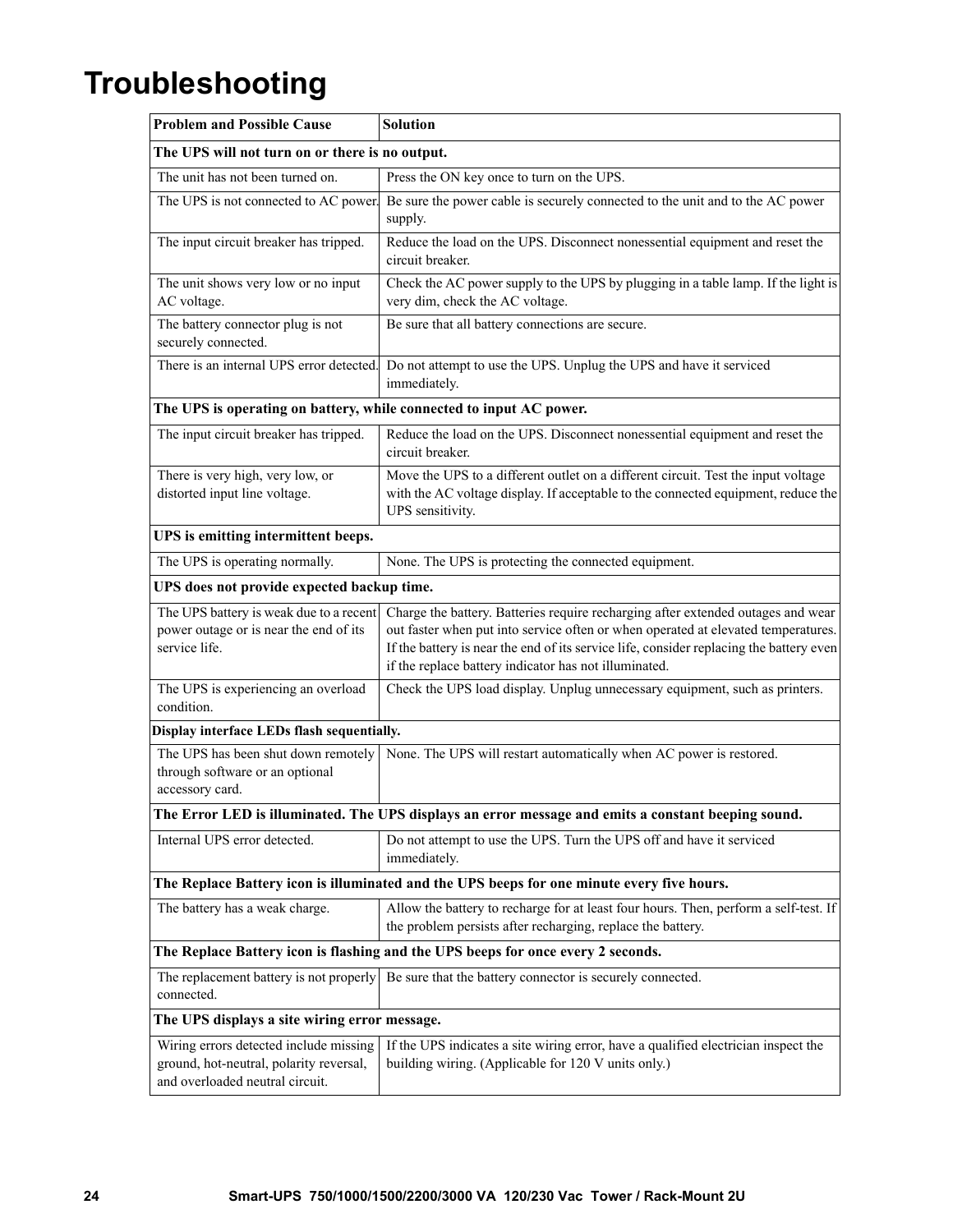### **Limited Factory Warranty**

Schneider Electric IT Corporation (SEIT), warrants its products to be free from defects in materials and workmanship for a period of three (3) years excluding the batteries, which are warranted for two (2) years from the date of purchase. The SEIT obligation under this warranty is limited to repairing or replacing, at its own sole option, any such defective products. Repair or replacement of a defective product or parts thereof does not extend the original warranty period.

This warranty applies only to the original purchaser who must have properly registered the product within 10 days of purchase. Products may be registered online at warranty.apc.com.

SEIT shall not be liable under the warranty if its testing and examination disclose that the alleged defect in the product does not exist or was caused by end user's or any third person's misuse, negligence, improper installation, testing, operation or use of the product contrary to SEIT's recommendations or specifications. Further, SEIT shall not be liable for defects resulting from: 1) unauthorized attempts to repair or modify the product, 2) incorrect or inadequate electrical voltage or connection, 3) inappropriate on site operation conditions, 4) Acts of God, 5) exposure to the elements, or 6) theft. In no event shall SEIT have any liability under this warranty for any product where the serial number has been altered, defaced, or removed.

EXCEPT AS SET FORTH ABOVE, THERE ARE NO WARRANTIES, EXPRESS OR IMPLIED, BY OPERATION OF LAW OR OTHERWISE, APPLICABLE TO PRODUCTS SOLD, SERVICED OR FURNISHED UNDER THIS AGREEMENT OR IN CONNECTION HEREWITH.

SEIT DISCLAIMS ALL IMPLIED WARRANTIES OF MERCHANTABILITY, SATISFACTION AND FITNESS FOR A PARTICULAR PURPOSE.

SEIT EXPRESS WARRANTIES WILL NOT BE ENLARGED, DIMINISHED, OR AFFECTED BY AND NO OBLIGATION OR LIABILITY WILL ARISE OUT OF, SEIT'S RENDERING OF TECHNICAL OR OTHER ADVICE OR SERVICE IN CONNECTION WITH THE PRODUCTS.

THE FOREGOING WARRANTIES AND REMEDIES ARE EXCLUSIVE AND IN LIEU OF ALL OTHER WARRANTIES AND REMEDIES. THE WARRANTIES SET FORTH ABOVE CONSTITUTE SEIT'S SOLE LIABILITY AND PURCHASER'S EXCLUSIVE REMEDY FOR ANY BREACH OF SUCH WARRANTIES. SEIT WARRANTIES EXTEND ONLY TO ORIGINAL PURCHASER AND ARE NOT EXTENDED TO ANY THIRD PARTIES.

IN NO EVENT SHALL SEIT, ITS OFFICERS, DIRECTORS, AFFILIATES OR EMPLOYEES BE LIABLE FOR ANY FORM OF INDIRECT, SPECIAL, CONSEQUENTIAL OR PUNITIVE DAMAGES, ARISING OUT OF THE USE, SERVICE OR INSTALLATION OF THE PRODUCTS, WHETHER SUCH DAMAGES ARISE IN CONTRACT OR TORT, IRRESPECTIVE OF FAULT, NEGLIGENCE OR STRICT LIABILITY OR WHETHER SEIT HAS BEEN ADVISED IN ADVANCE OF THE POSSIBILITY OF SUCH DAMAGES. SPECIFICALLY, SEIT IS NOT LIABLE FOR ANY COSTS, SUCH AS LOST PROFITS OR REVENUE, WHETHER DIRECT OR INDIRECT, LOSS OF EQUIPMENT, LOSS OF USE OF EQUIPMENT, LOSS OF SOFTWARE, LOSS OF DATA, COSTS OF SUBSTITUANTS, CLAIMS BY THIRD PARTIES, OR OTHERWISE.

NOTHING IN THIS LIMITED WARRANTY SHALL SEEK TO EXCLUDE OR LIMIT SEIT'S LIABILITY FOR DEATH OR PERSONAL INJURY RESULTING FROM ITS NEGLIGENCE OR ITS FRAUDULENT MISREPRESENTATION OF TO THE EXTENT THAT IT CANNOT BE EXCLUDED OR LIMITED BY APPLICABLE LAW.

To obtain service under warranty you must obtain a Returned Material Authorization (RMA) number from customer support. Customers with warranty claims issues may access the SEIT worldwide customer support network through the SEIT Web site: **www.apc.com**. Select your country from the country selection drop down menu. Open the Support tab at the top of the web page to obtain information for customer support in your region. Products must be returned with transportation charges prepaid and must be accompanied by a brief description of the problem encountered and proof of date and place of purchase.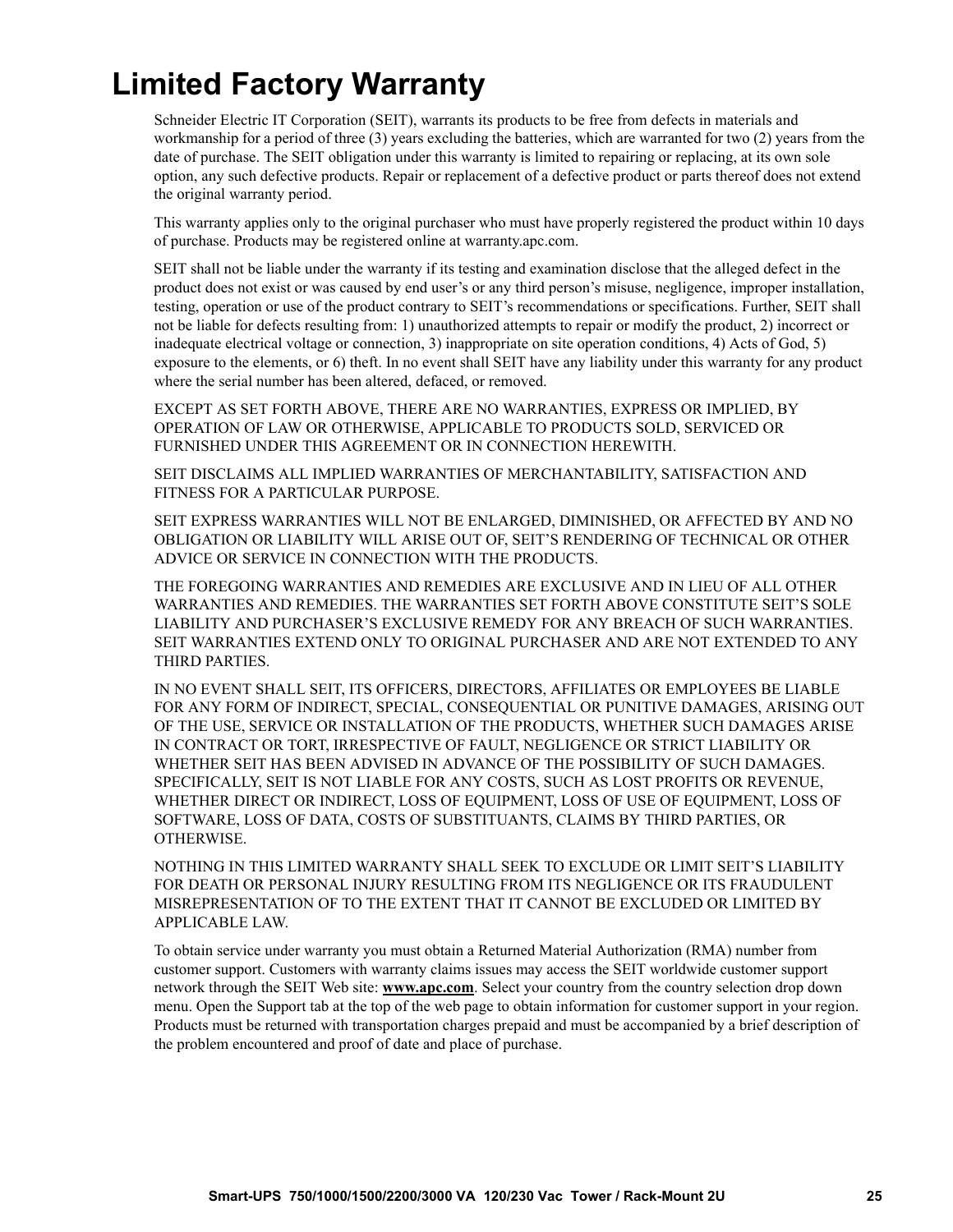### **Transport the Unit**

- 1. Shut down and disconnect all connected equipment.
- 2. Disconnect the unit from utility power.
- 3. Disconnect all internal and external batteries (if applicable).
- 4. Follow the shipping instructions outlined in the *Service* section of this manual.

### **Service**

If the unit requires service, do not return it to the dealer. Follow these steps:

- 1. Review the *Troubleshooting* section of the manual to eliminate common problems.
- 2. If the problem persists, contact APC Customer Support through the APC web site, **www.apc.com**.
	- a. Note the model number and serial number and the date of purchase. The model and serial numbers are located on the rear panel of the unit and are available through the LCD interface on select models.
	- b. Call APC Support and a technician will attempt to solve the problem over the phone. If this is not possible, the technician will issue a Returned Material Authorization Number (RMA#).
	- c. If the unit is under warranty, it will be repaired or replaced at no cost.
	- d. Service procedures and returns may vary internationally. Refer to the APC web site for country specific instructions.
- 3. Pack the unit properly to avoid damage in transit. Never use foam beads for packaging. Damage sustained in transit is not covered under warranty.
- 4. Before shipping, always disconnect all battery modules in a UPS or external battery pack.
- 5. Write the RMA# provided by Customer Support on the outside of the package.
- 6. Return the unit by insured, prepaid carrier to the address provided by Customer Support.